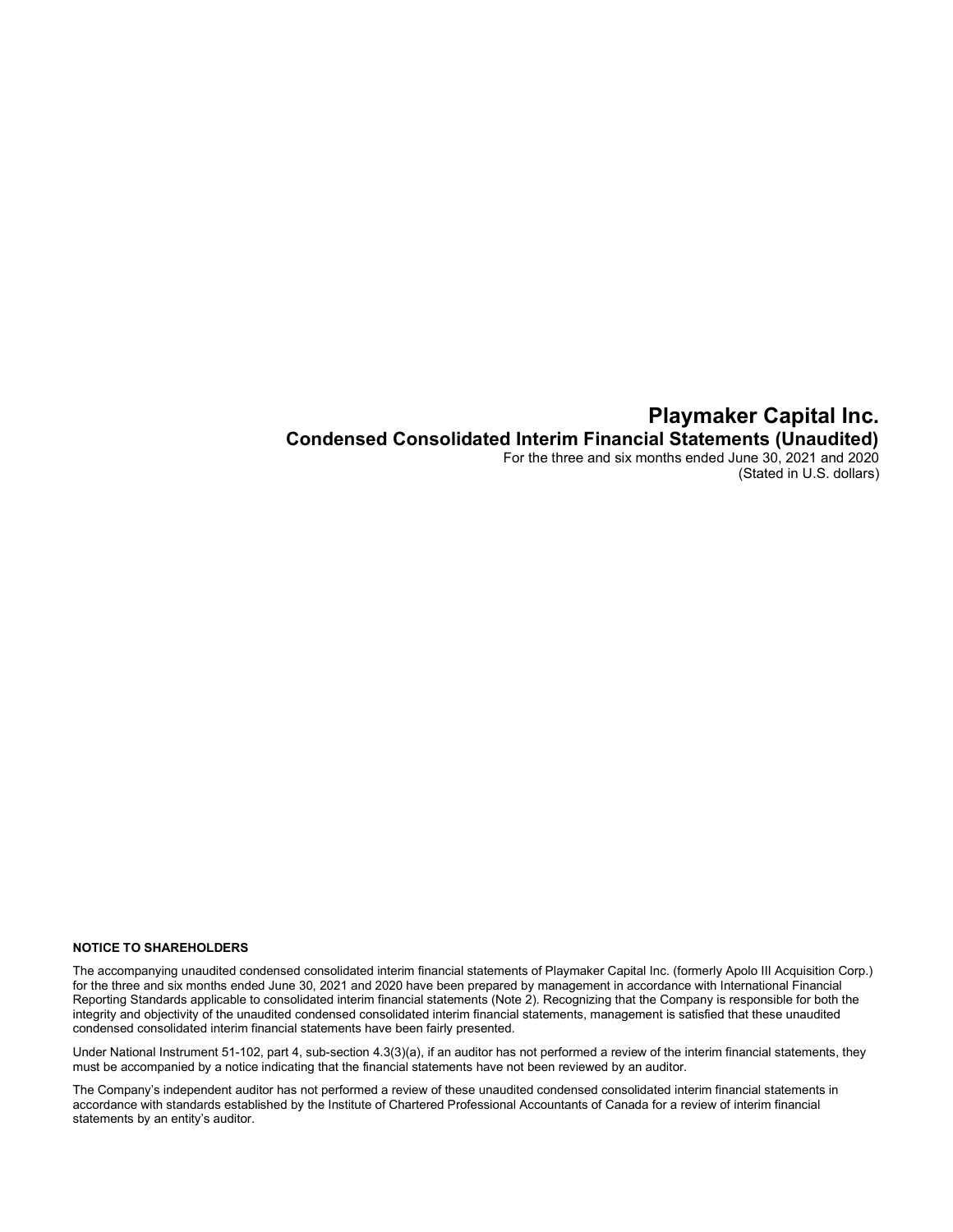# Playmaker Capital Inc. Condensed Consolidated Interim Statements of Financial Position

(Stated in U.S. dollars)

|                                                | Note | <b>June 30,</b><br>2021<br>(Unaudited) | December 31,<br>2020<br>(Audited) |
|------------------------------------------------|------|----------------------------------------|-----------------------------------|
| <b>Assets</b>                                  |      |                                        |                                   |
| <b>Current</b>                                 |      |                                        |                                   |
| Cash and cash equivalents                      |      | \$<br>23,513,140                       | \$<br>6,631,358                   |
| Accounts receivable                            |      | 2,064,684                              |                                   |
| Income taxes receivable                        |      | 79,926                                 |                                   |
| Inventory                                      |      | 48,420                                 |                                   |
| Prepaid and other current assets               |      | 257,378                                | 3,107                             |
| <b>Total current assets</b>                    |      | 25,963,548                             | 6,634,465                         |
| Property and equipment                         | 8    | 299,834                                | 610                               |
| Intangible assets                              | 9    | 22,952,802                             |                                   |
| Goodwill                                       | 10   | 7,601,591                              |                                   |
| Other long-term assets                         |      | 9,975                                  |                                   |
| Total assets                                   |      | \$<br>56,827,750                       | \$<br>6,635,075                   |
| <b>Liabilities</b><br><b>Current</b>           |      |                                        |                                   |
| Accounts payable                               |      | \$<br>1,122,581                        | \$                                |
| Accrued expenses and other current liabilities |      | 563,067                                | 87,767                            |
| Current portion of lease liability             | 11   | 21,535                                 |                                   |
| Current portion of long-term debt              | 12   | 42,461                                 |                                   |
| Due to related parties                         |      | 4,356                                  |                                   |
| <b>Total current liabilities</b>               |      | 1,754,000                              | 87,767                            |
| Long-term debt                                 | 12   | 70,864                                 |                                   |
| Long-term lease liability                      | 11   | 230,780                                |                                   |
| Deferred consideration                         | 5    | 3,793,218                              |                                   |
| Contingent consideration                       | 5    | 7,853,469                              |                                   |
| <b>Total liabilities</b>                       |      | 13,702,331                             | 87,767                            |
| <b>Shareholders' Equity</b>                    |      |                                        |                                   |
| Share capital                                  | 13   | 45,011,957                             | 6,823,258                         |
| <b>Contributed surplus</b>                     |      | 465,936                                | 69,480                            |
| Accumulated other comprehensive (loss) income  |      | (457, 702)                             | 90,796                            |
| <b>Deficit</b>                                 |      | (1,894,772)                            | (436, 226)                        |
| Total shareholders' equity                     |      | 43,125,419                             | 6,547,308                         |
| Total liabilities and shareholders' equity     |      | \$<br>56,827,750                       | \$<br>6,635,075                   |

Subsequent events (Note 17)

Approved on behalf of the Board of Directors

/s/ John Albright /s/ Jordan Gnat

Director Director

The accompanying notes are an integral part of these condensed consolidated interim financial statements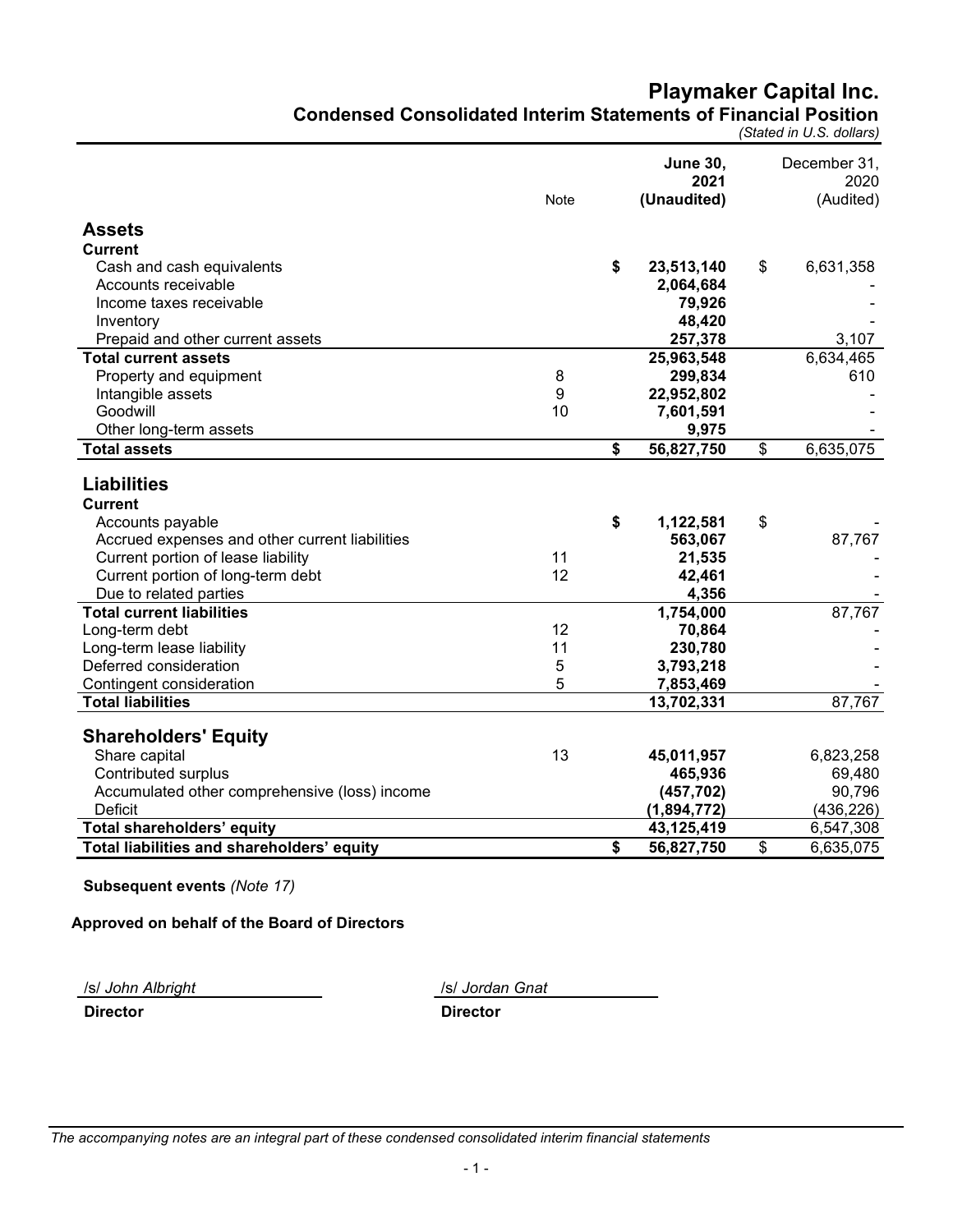# Playmaker Capital Inc. Condensed Consolidated Interim Statements of Net Loss and Comprehensive Loss

Unaudited

|                                                        |             |                     |                           |                             |                           |                | (Stated in U.S. dollars, except share information) |
|--------------------------------------------------------|-------------|---------------------|---------------------------|-----------------------------|---------------------------|----------------|----------------------------------------------------|
|                                                        |             |                     |                           | Three months ended June 30, | Six months ended June 30, |                |                                                    |
|                                                        | Note        | 2021                |                           | 2020                        | 2021                      |                | 2020                                               |
| <b>Revenue</b>                                         | 6           | \$<br>3,039,141     | $\boldsymbol{\mathsf{S}}$ |                             | \$<br>3,039,141           | $\mathfrak{S}$ |                                                    |
| Cost of sales                                          |             | 145,706             |                           |                             | 145,706                   |                |                                                    |
| <b>Gross profit</b>                                    |             | 2,893,435           |                           |                             | 2,893,435                 |                |                                                    |
| <b>Operating expenses</b>                              |             |                     |                           |                             |                           |                |                                                    |
| Advertising, commissions and fees                      |             | 772,084             |                           |                             | 772,084                   |                |                                                    |
| Web services and publishing                            |             | 114,003             |                           |                             | 114,003                   |                |                                                    |
| Salary and wages                                       |             | 1,186,320           |                           | 20,311                      | 1,204,025                 |                | 88,230                                             |
| <b>Professional fees</b>                               |             | 141,913             |                           | 62,585                      | 224,541                   |                | 72,726                                             |
| General and administration                             |             | 146,427             |                           | 14,401                      | 154,346                   |                | 44,870                                             |
| Share-based compensation                               | 13d         | 116,918             |                           |                             | 117,008                   |                | 4,321                                              |
| Depreciation and amortization                          | 8, 9        | 16,096              |                           | 331                         | 16,391                    |                | 857                                                |
| Total operating expenses                               |             | 2,493,761           |                           | 97,628                      | 2,602,398                 |                | 211,004                                            |
| <b>Operating income (loss)</b>                         |             | 399,674             |                           | (97, 628)                   | 291,037                   |                | (211, 004)                                         |
| Listing and filing fees                                | $\mathbf 5$ | (1,734,304)         |                           |                             | (1,734,304)               |                |                                                    |
| <b>Transaction costs</b>                               | 5           | (172, 022)          |                           |                             | (228, 027)                |                |                                                    |
| Interest expense                                       |             | (107, 134)          |                           |                             | (107, 134)                |                |                                                    |
| Other income                                           |             | 4,247               |                           |                             | 4,247                     |                |                                                    |
| Other expenses                                         |             | (2,992)             |                           | (2,201)                     | (2,992)                   |                | (2,201)                                            |
| Foreign exchange gain (loss)                           |             | 512,124             |                           | (61, 931)                   | 339,157                   |                | 78,533                                             |
| Net loss before taxes                                  |             | (1, 100, 407)       |                           | (161, 760)                  | (1,438,016)               |                | (134, 672)                                         |
| <b>Taxes</b>                                           |             | (20, 530)           |                           |                             | (20, 530)                 |                |                                                    |
| <b>Net loss</b>                                        |             | \$<br>(1, 120, 937) | \$                        | (161, 760)                  | \$<br>(1,458,546)         | \$             | (134, 672)                                         |
| Other comprehensive income (loss):                     |             |                     |                           |                             |                           |                |                                                    |
| (Loss) gain on translation                             |             | (717, 864)          |                           | 98,305                      | (548, 498)                |                | (56, 017)                                          |
| Net loss and comprehensive loss                        |             | \$<br>(1,838,801)   | \$                        | (63, 455)                   | \$<br>(2,007,044)         | \$             | (190, 689)                                         |
| Basic and diluted net loss per share                   |             | \$<br>(0.01)        | \$                        | (0.04)                      | \$<br>(0.03)              | \$             | (0.03)                                             |
| Basic and diluted weighted average<br>number of shares | 13          | 82,327,114          |                           | 4,000,000                   | 56,454,263                |                | 4,000,000                                          |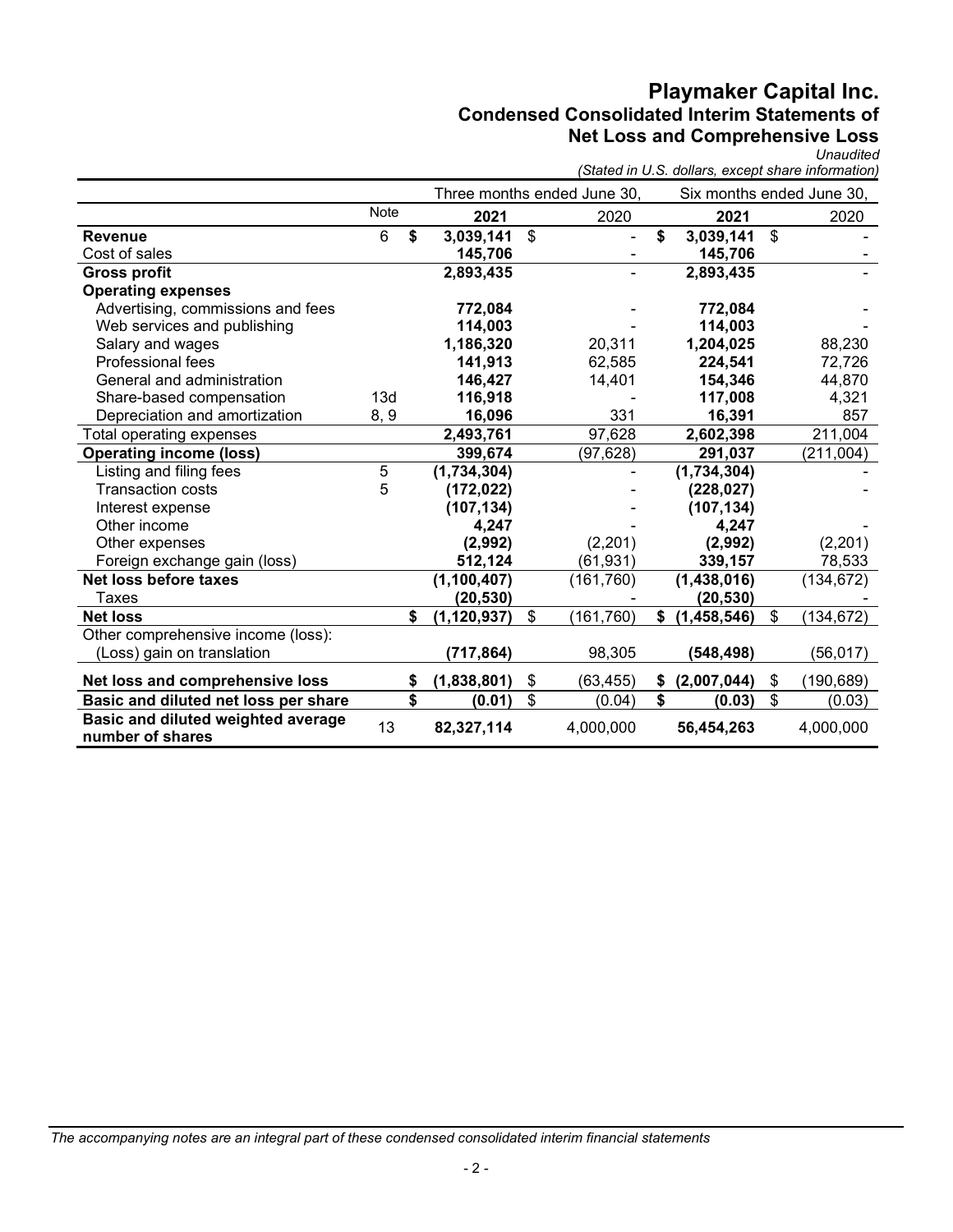# Playmaker Capital Inc. Condensed Consolidated Interim Statement of Changes in Shareholders' Equity

Unaudited (Stated in U.S. dollars)

|                                 | <b>Note</b>     | <b>Share</b><br>Capital<br>$($ \$) | <b>Contributed</b><br><b>Surplus</b><br>(\$) | <b>Accumulated</b><br>OCI<br>$($ \$) | <b>Deficit</b><br>$($ \$) | Shareholders'<br><b>Equity</b><br>$($ \$) |
|---------------------------------|-----------------|------------------------------------|----------------------------------------------|--------------------------------------|---------------------------|-------------------------------------------|
| As at December 31, 2020         |                 | 6,823,258                          | 69,480                                       | 90,796                               | (436, 226)                | 6,547,308                                 |
| Issue of preferred shares       | 13 <sub>b</sub> | 5,505,000                          |                                              |                                      |                           | 5,505,000                                 |
| Issue of common shares          | 13a             | 19,881,600                         |                                              |                                      |                           | 19,881,600                                |
| <b>Issue costs</b>              | 13a             | (1,522,652)                        |                                              |                                      | $\blacksquare$            | (1,522,652)                               |
| Contingent consideration        | 5, 13a          | 13,495,469                         |                                              |                                      |                           | 13,495,469                                |
| RTO share issuance              | 5, 13a          | 783,666                            |                                              |                                      |                           | 783,666                                   |
| Warrant and option exercises    | 13c, 13d        | 45,616                             |                                              |                                      |                           | 45,616                                    |
| Share-based compensation        | 13c, 13d        |                                    | 396,456                                      |                                      |                           | 396,456                                   |
| Net loss and comprehensive loss |                 |                                    |                                              | (548,498)                            | (1,458,546)               | (2,007,044)                               |
| As at June 30, 2021             |                 | 45,011,957                         | 465,936                                      | (457, 702)                           | (1,894,772)               | 43,125,419                                |
|                                 |                 |                                    |                                              |                                      |                           |                                           |
| As at December 31, 2019         |                 | 1,938,080                          |                                              | 42,864                               | (170,044)                 | 1,810,900                                 |
| Preferred share repurchase      |                 | (166, 666)                         |                                              |                                      |                           | (166, 666)                                |
| Share-based compensation        |                 |                                    | 4,092                                        |                                      |                           | 4,092                                     |
| Net loss and comprehensive loss |                 |                                    |                                              | (56,017)                             | (134,672)                 | (190, 689)                                |
| As at June 30, 2020             |                 | 1,771,414                          | 4,092                                        | (13, 153)                            | (304, 716)                | 1,457,637                                 |

The accompanying notes are an integral part of these condensed consolidated interim financial statements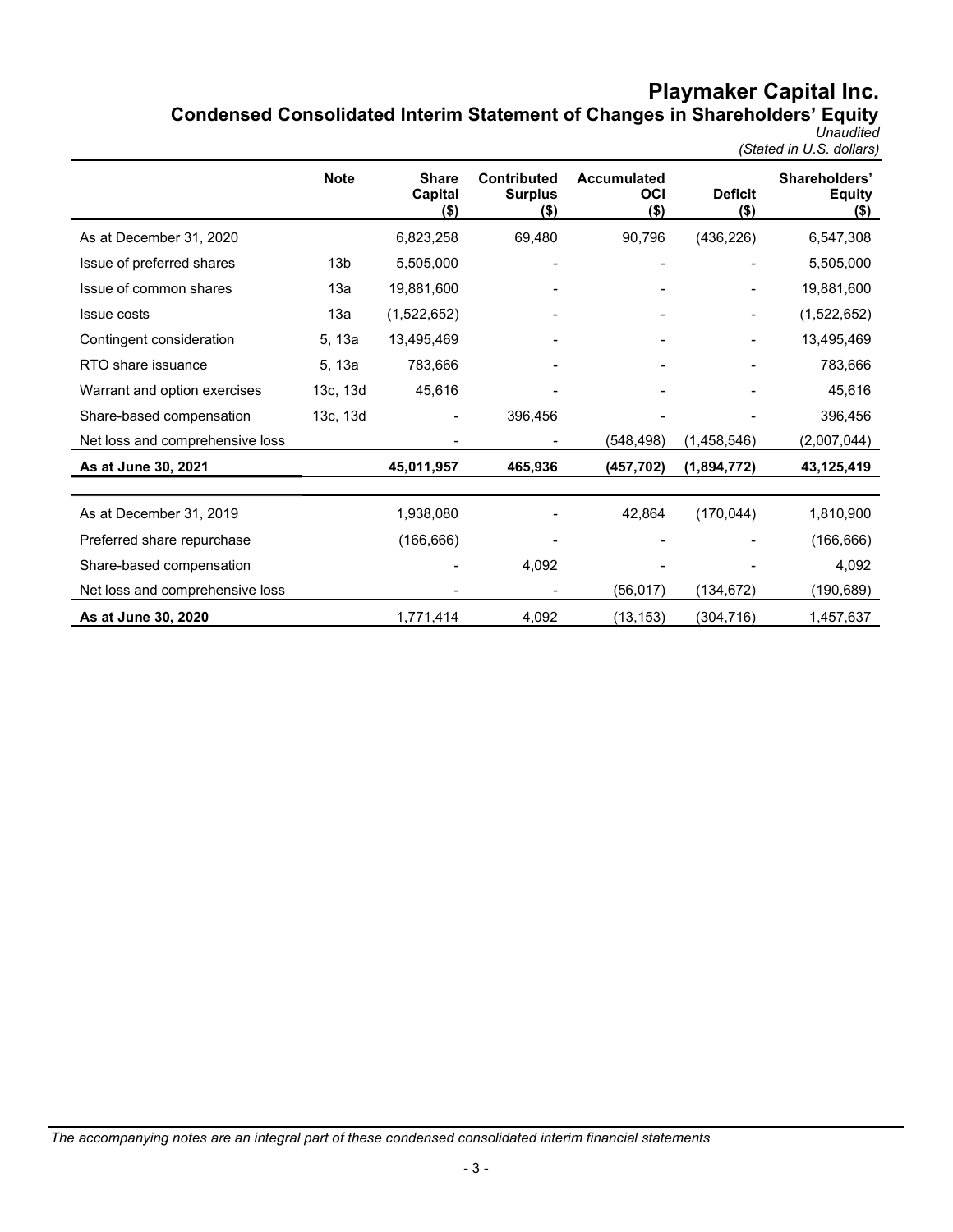# Playmaker Capital Inc. Condensed Consolidated Interim Statements of Cash Flows

**Unaudited** 

|                                                                |                 | For the six months ended June 30, | (Stated in U.S. dollars) |
|----------------------------------------------------------------|-----------------|-----------------------------------|--------------------------|
| <b>Operating activities</b>                                    | <b>Note</b>     | 2021                              | 2020                     |
| Net loss                                                       |                 | \$<br>(1,458,546)                 | \$<br>(134, 672)         |
| Depreciation and amortization                                  | 8               | 16,391                            | 857                      |
| Share-based compensation                                       | 13d             | 117,627                           | 4,321                    |
| Listing fees, RTO costs                                        | 5               | 618,184                           |                          |
| Interest expense on convertible debenture, settled with shares | 5               | 102,740                           |                          |
| Foreign exchange (gain) loss                                   |                 | (339, 157)                        | (86, 344)                |
| Loss on disposal of asset                                      |                 |                                   | 2,201                    |
| Change in non-cash working capital:                            |                 |                                   |                          |
| Accounts receivable                                            |                 | (277, 460)                        |                          |
| Income taxes receivable                                        |                 | (24, 470)                         |                          |
| Inventory                                                      |                 | (20, 724)                         |                          |
| Prepaid and other current assets                               |                 | (101, 333)                        | 2,986                    |
| Accounts payable and accruals                                  |                 | 596,794                           | (5,757)                  |
| Accrued expenses and other current liabilities                 |                 | (62, 950)                         | (4, 857)                 |
| Net cash flows used in operating activities                    |                 | (832, 904)                        | (221, 265)               |
| <b>Investing activities</b>                                    |                 |                                   |                          |
| Acquisition of Futbol Sites, net of cash acquired              | 5               | (6, 166, 393)                     |                          |
| <b>Acquisition of Fanaticos</b>                                | 5               | (204, 290)                        |                          |
| Cash acquired through RTO                                      | 5               | 162,375                           |                          |
| Purchase of property and equipment                             | 8               | (15, 434)                         |                          |
| Net cash flows used in investing activities                    |                 | (6, 223, 742)                     |                          |
|                                                                |                 |                                   |                          |
| <b>Financing activities</b>                                    |                 |                                   |                          |
| Issuance of preferred shares, net of fees                      | 13 <sub>b</sub> | 5,355,273                         |                          |
| Issuance of common shares, net of fees                         | 13a             | 18,794,935                        |                          |
| Options exercised                                              | 13d             | 27,956                            |                          |
| Warrants exercised                                             | 13 <sub>c</sub> | 9,900                             |                          |
| Long-term debt repayments                                      | 12              | (22, 186)                         |                          |
| Lease liability principal payments                             | 11              | (21, 440)                         |                          |
| Repurchase of preferred shares                                 |                 |                                   | (166, 666)               |
| Net cash flows provided by (used in) financing activities      |                 | 24, 144, 438                      | (166, 666)               |
| Increase (decrease) in cash and cash equivalents               |                 | 17,087,792                        | (387, 931)               |
| Foreign exchange impact                                        |                 | (206, 010)                        | 30,326                   |
| Cash and cash equivalents, beginning of period                 |                 | 6,631,358                         | 1,879,007                |
| Cash and cash equivalents, end of period                       |                 | \$<br>23,513,140 \$               | 1,521,402                |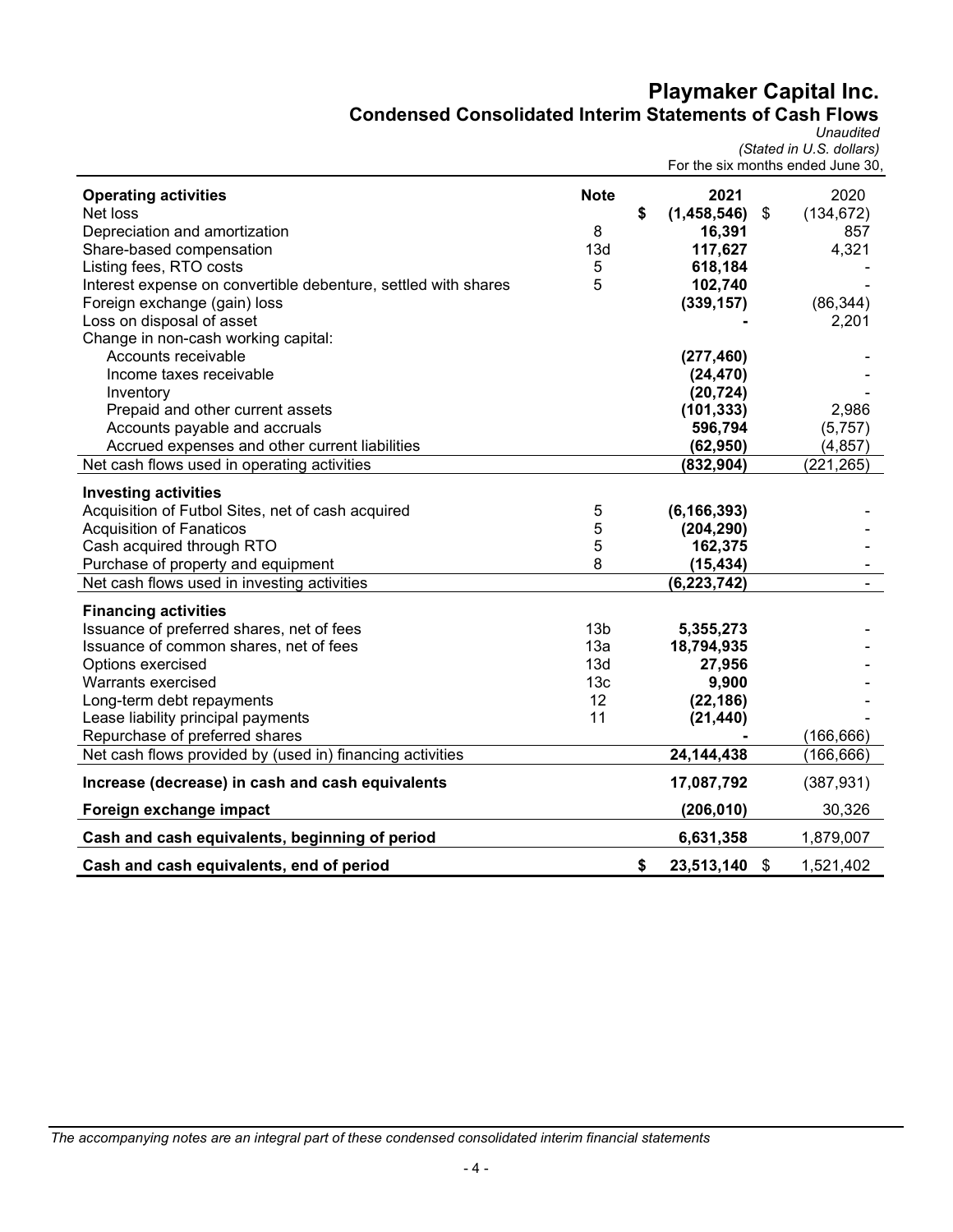For the three and six months ended June 30, 2021

### 1. Nature of operations

Playmaker Capital Inc. (formerly, Apolo III Acquisition Corp.) (the "Company" or "Playmaker") was incorporated under the Business Corporations Act (Ontario) on January 19, 2018. The registered head office of the Company is 446 Spadina Road, Suite 303, Toronto, Ontario. The Company is a publicly traded company, listed on the TSX Venture Exchange under the symbol "PMKR".

As described in Note 5, the Company completed a qualifying transaction and business combination with Playmaker Capital Inc. ("Old Playmaker"), a corporation incorporated on July 16, 2019, by Certificate of Incorporation issued pursuant to the provisions of the laws of Ontario. Pursuant to the business combination, Old Playmaker amalgamated with Apolo III Acquisition Corp. changing its name to Playmaker Capital Inc. The historical operations, assets and liabilities of Old Playmaker are included as the comparative figures, which is deemed to be the continuing entity for financial reporting purposes.

The principal business of the Company is to build a collection of premier sports media brands by acquiring complementary businesses at the convergence of sports, media, betting and technology, in order to deliver highly engaged audiences of sports fans to sports betting companies, leagues, teams and advertisers.

The Company's current operating subsidiary is a digital sports media group based in the United States, with offices and operations in the United States, Argentina, Brazil, Colombia, Chile, and Mexico. The operating subsidiary helps global brands, sports betting companies, and football federations manage their digital assets, while designing and executing powerful fan-oriented strategies.

# 2. Basis of preparation

#### Statement of compliance

These condensed consolidated interim financial statements have been prepared in accordance with IAS 34, Interim Financial Reporting.

Certain information and footnote disclosures normally included in the annual audited financial statements prepared in accordance with International Financial Reporting Standards ("IFRS"), as issued by the International Accounting Standards Board ("IASB") and interpretations issued by the International Financial Reporting Interpretations Committee ("IFRIC") in effect on January 1, 2021, have been omitted or condensed. These condensed consolidated interim financial statements should be read in conjunction with Playmaker Capital Inc.'s December 31, 2020 audited financial statements.

The results reported in these condensed consolidated interim financial statements should not be regarded as necessarily indicative of results that may be expected for an entire year. The policies set out below are consistently applied to all periods presented, unless otherwise noted.

These condensed consolidated interim financial statements were authorized for issue in accordance with a resolution of the Board of Directors on August 12, 2021.

#### Basis of presentation

These condensed consolidated interim financial statements are stated in U.S. dollars, except otherwise noted and were prepared on a going concern basis, under the historical cost convention except for certain financial instruments that have been measured at fair value.

#### Basis of consolidation

Subsidiaries are entities controlled by the Company. Control exists when the Company has the power, directly and indirectly, to govern the financial and operating policies of an entity and be exposed to the variable returns from its activities. The financial statements of subsidiaries are included in the condensed consolidated interim financial statements from the date that control commences until the date that control ceases.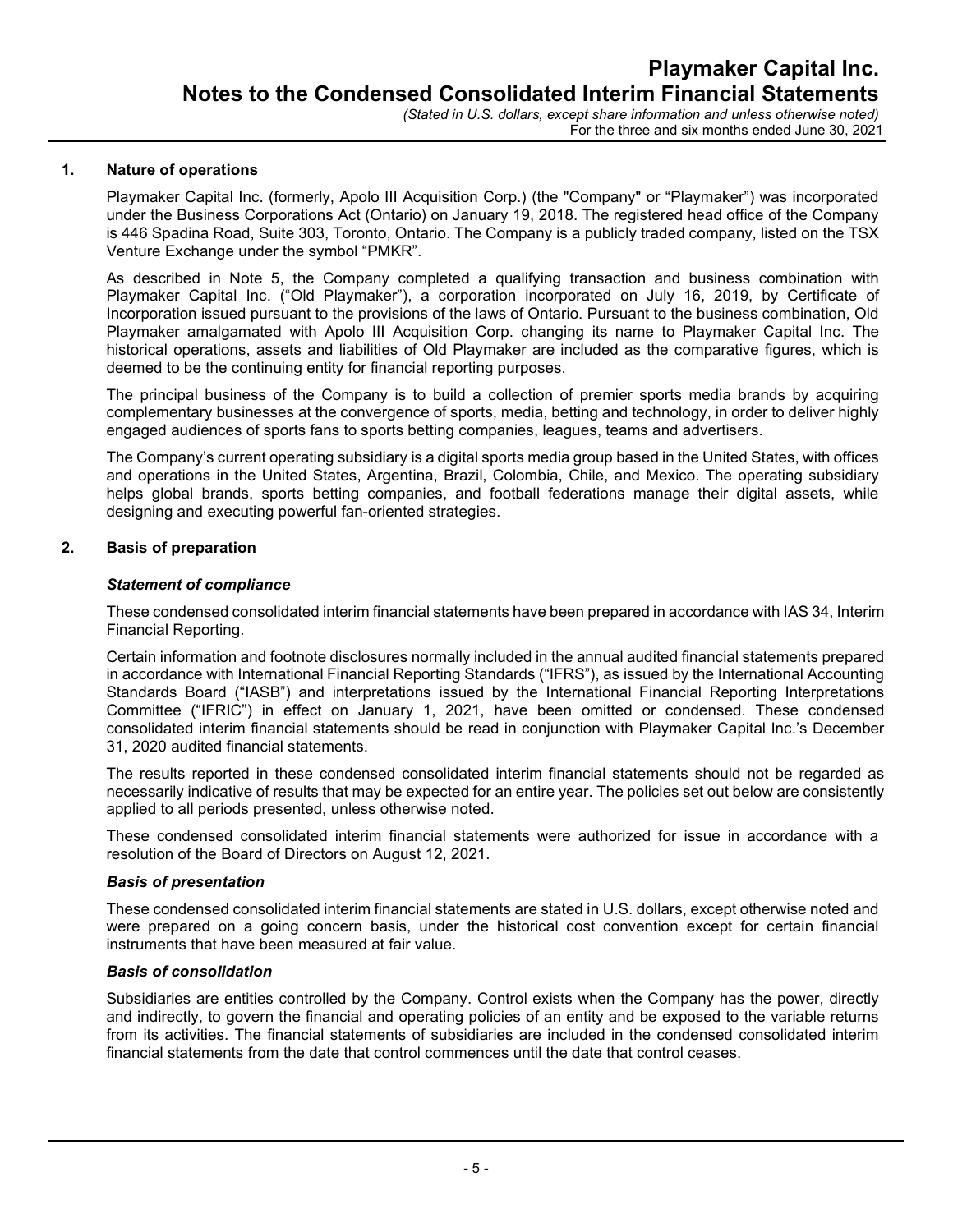# 2. Basis of preparation (continued)

The consolidated financial statements of the Company include Playmaker Capital Inc. and its wholly owned subsidiaries. The table below lists the Company's whole-owned subsidiaries:

| Name of Subsidiary<br>Jurisdiction                             |                      | Functional<br>Currency | Accounting<br>Method |
|----------------------------------------------------------------|----------------------|------------------------|----------------------|
| <b>Futbol Sites LLC</b>                                        | <b>United States</b> | U.S. Dollar            | Consolidation        |
| Odenton Company S.A.                                           | Uruguay              | U.S. Dollar            | Consolidation        |
| Aeris S.A.                                                     | Uruguay              | U.S. Dollar            | Consolidation        |
| Sociedad Comercial Futbol Sites Network Chile<br>("FSN Chile") | Chile                | Chilean Peso           | Consolidation        |
| Sociedad Comercial Dale Ideas Limitada ("DI Chile")            | Chile                | Chilean Peso           | Consolidation        |
| Futbol sites Colombia S.A.S ("FSN Colombia")                   | Colombia             | Colombian Peso         | Consolidation        |
| Futbol Sites MX S.A. DE C.V. ("FSN Mex")                       | Mexico               | Mexican Peso           | Consolidation        |
| FSN S.R.L ("SRL")                                              | Argentina            | Argentinian Peso       | Consolidation        |

All intercompany transactions, balances, income and expenses are eliminated on consolidation.

## Foreign currencies

Foreign currency transactions are translated to the respective functional currencies of the Company's entities at the exchange rates in effect on the date of the transactions. Monetary assets and liabilities denominated in foreign currencies are translated to the functional currency at the foreign exchange rate applicable at the statement of financial position date. Non-monetary items carried at historical cost denominated in foreign currencies are translated to the functional currency at the date of the transactions. Non-monetary items carried at fair value denominated in foreign currencies are translated to the functional currency at the date when the fair value was determined. Realized and unrealized exchange gains and losses are recognized through income and loss.

On consolidation, the assets and liabilities of foreign operations reported in their functional currencies are translated into U.S. dollars, the Company's presentation currency, at period-end exchange rates. Income and expenses, and cash flows of foreign operations are translated into U.S. dollars using average exchange rates. Exchange differences resulting from translating foreign operations are recognized in other comprehensive income or loss and accumulated in the foreign currency translation reserve within equity.

The Company's functional currency is Canadian dollars.

# Classification of Argentina as a hyper-inflationary economy

The Argentinian economy was designated as hyperinflationary since July 1, 2018. As a result, application of International Auditing Standard ("IAS") 29, Financial Reporting in Hyperinflationary Economies, has been applied to FSN S.R.L, whose functional currency is the Argentinian Peso. The application of IAS 29 includes:

- Adjustment of historical cost non-monetary assets and liabilities for the change in purchasing power caused by inflation from the date of initial recognition to the balance sheet date.
- Adjustment of the statement of operations for inflation during the reporting period.
- The statement of operations is translated at the period end foreign exchange rate instead of an average rate.
- Adjustment of the statement of operations to reflect the impact of inflation and exchange rate movement on holding monetary assets and liabilities in local currency.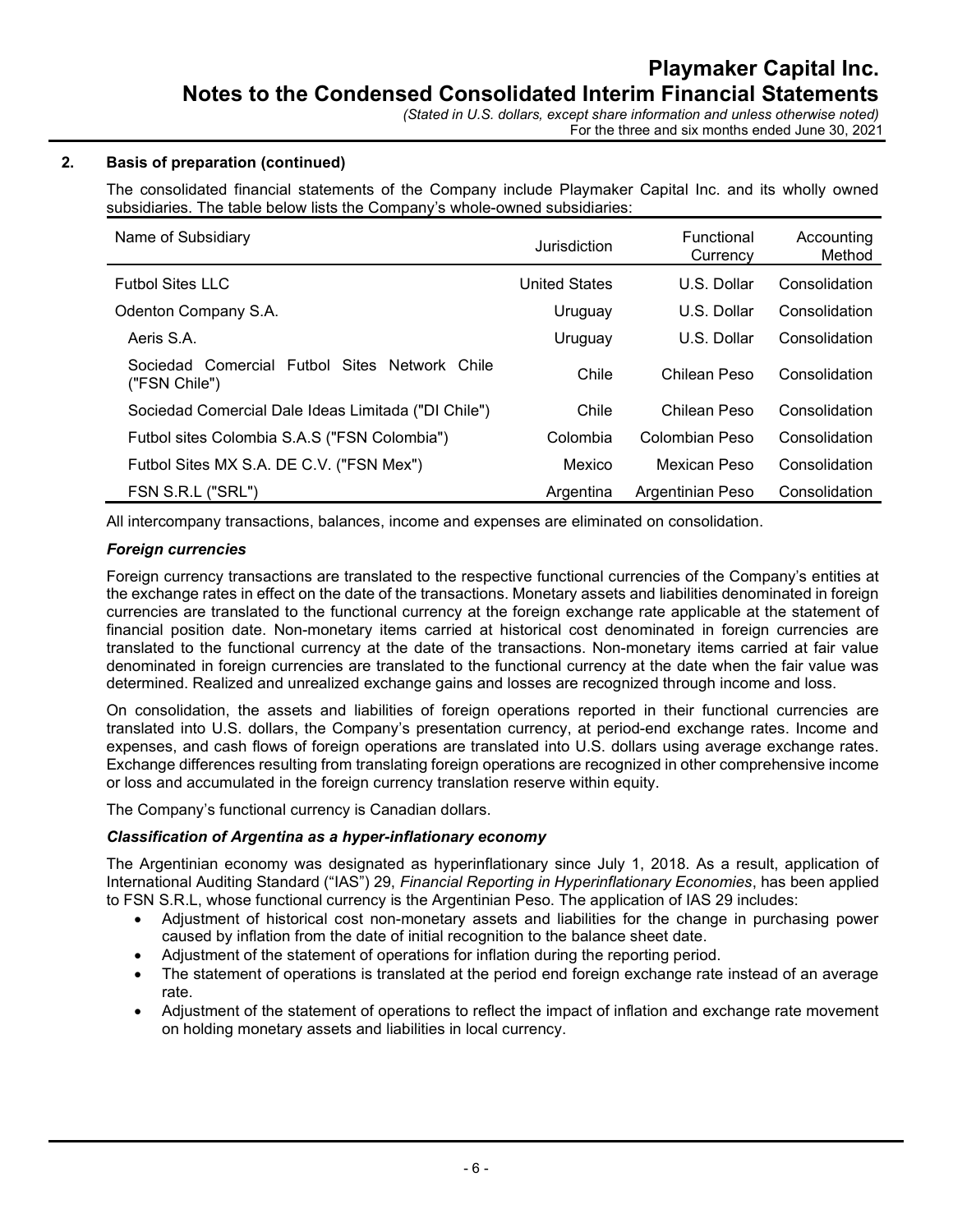### 3. Significant accounting policies

## Use of estimates and judgements

The preparation of the condensed consolidated interim financial statements in conformity with IFRS requires management to make judgements, estimates and assumptions that affect the reported amounts of assets and liabilities at the date of the financial statements and the reported amounts of revenues and expenses during the reporting period. Although these estimates are based on management's best knowledge of the amount, event or actions, actual results ultimately may differ from those estimates. Areas where estimates are significant to these condensed consolidated interim financial statements are disclosed in Note 4.

#### Revenue recognition

For arrangements that the Company determines are within the scope of IFRS 15, the Company performs the following 5 steps: (i) identifies the contracts with a customer; (ii) identifies the performance obligations within the contract, including whether they are distinct and capable of being distinct in the context of the contract; (iii) determines the transaction price; (iv) allocates the transaction price to the performance obligations in the contract; and (v) recognizes revenue when, or as, the Company satisfies each performance obligation.

Any significant discounts and rebates given for the period have been offset against gross revenue.

Taxes assessed by governmental authorities on revenue producing transactions are excluded from revenue. Taxes collected are recorded as liabilities until their remittance.

The Company's revenue generating operations are all considered part of a single digital media operating segment and are concentrated around: (1) online advertising, (2) online branding campaigns, and (3) online internet sports marketing. Revenue from these sources is recognized when the user clicks on the advertisement or when the user views the advertisement for a specified period of time or based on cost-per impression, which is based on the number of times an advertisement is displayed. Collectively, the method of revenue recognition for these revenue streams is similar and therefore all revenue streams are presented combined in net revenues in the accompanying statements of loss and comprehensive loss.

#### Cash and cash equivalents

Cash and cash equivalents are comprised of cash held with financial institutions, all short-term investments purchased with an original maturity of three months or less, and cash held in trust.

#### Property and equipment

Property and equipment are recorded at cost less accumulated depreciation and impairment losses. The cost of an item of property and equipment includes the purchase price to acquire the asset and any costs directly attributable to bringing the asset to the location and condition necessary for it to be capable of operating in the manner intended by management.

Subsequent costs are included in the asset's carrying amount or recognized as a separate asset, as appropriate, only when it is probable that future economic benefits associated with the item will flow to the Company and the cost of the item can be measured reliably. The carrying amount of the replaced part is derecognized. All other repairs and maintenance are charged to the condensed consolidated interim statements of net loss and comprehensive loss during the financial period in which they are incurred.

Gains and losses on disposals are determined by comparing the proceeds with the carrying amount and are recognized in the condensed consolidated interim statements of net loss and comprehensive loss.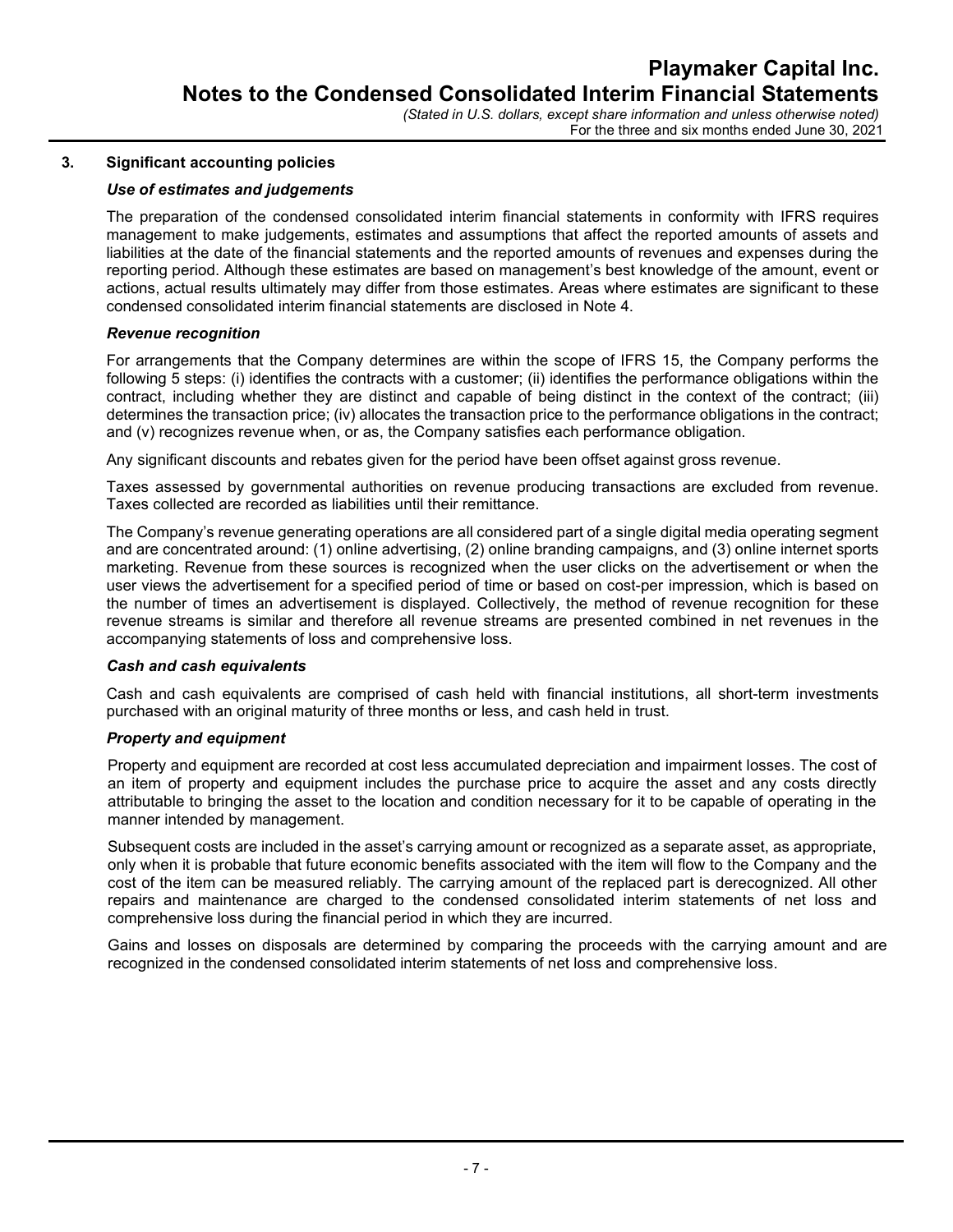#### 3. Significant accounting policies (continued)

Depreciation is charged to income or loss over the estimated useful life of an asset. Depreciation is based on a straight-line method over the following periods:

| Office equipment       | $5 - 7$ years                                        |
|------------------------|------------------------------------------------------|
| Computer hardware      | 2 - 5 years                                          |
| Leasehold improvements | Shorter of asset's useful life and the term of lease |
| Right of use asset     | Term of the lease                                    |

Depreciation methods, rates and residual values are reviewed annually and revised if the current method, estimated useful life or residual value is different from that estimated previously. The effect of such changes is recognized on a prospective basis in the condensed consolidated interim financial statements.

#### Leases

The Company assesses, at the inception of contract, whether it contains a lease. A contract is classified as a lease if the contract conveys the right to control the use of an identified asset for a period of time in exchange for consideration.

The Company recognizes a right-of-use asset and lease liability at the lease commencement date. The right-ofuse asset is initially measured at cost, which comprises of the initial amount of the lease liability adjusted for any lease payments made at or before the commencement date, plus any indirect costs incurred.

The right-to-use asset is subsequently depreciated using the straight-line method from the commencement date to the earlier of the end of the useful life of the right-to-use asset or the end of the lease term. The estimated useful lives of right-to-use assets are determined using the same criteria as those for property and equipment. In addition, the right-of-use asset is periodically reduced by impairment losses and adjusted for certain remeasurements of the lease liability, if any.

The lease liability is initially measured at the present value of the lease payments that are not paid at the commencement date, discounted using the interest rate implicit in the lease or, if that rate cannot be determined, the Company's incremental borrowing rate. The lease liability is subsequently increased by the interest cost on the lease liability and decreased by lease payments made. It is remeasured when there is a change in future lease payment arising from a change in an index or rate, or changes in assessment of whether a purchase or extension option is reasonably certain to be exercised or a termination option is reasonably certain not to be exercised.

#### Short-term leases and leases of low-value assets

The Company has elected not to recognize right-of-use assets and lease liabilities for short-term leases that have a term of 12 months or less and leases of low-value assets. The Company recognizes the lease payments associated with these leases as an expense on a straight-line basis over the lease term.

#### Intangible assets

Intangible assets with finite lives that are acquired separately are measured on initial recognition at cost, which comprises its purchase price plus any directly attributable costs of preparing the asset for its intended use. Following initial recognition, such intangible assets are carried at cost less any accumulated amortization on a straight-line basis over the following periods:

| Software and website | 3 years         |
|----------------------|-----------------|
| Application          | 3 years         |
| <b>Brand</b>         | Indefinite life |
|                      |                 |

Amortization expense is included in the consolidated statements of loss and comprehensive loss.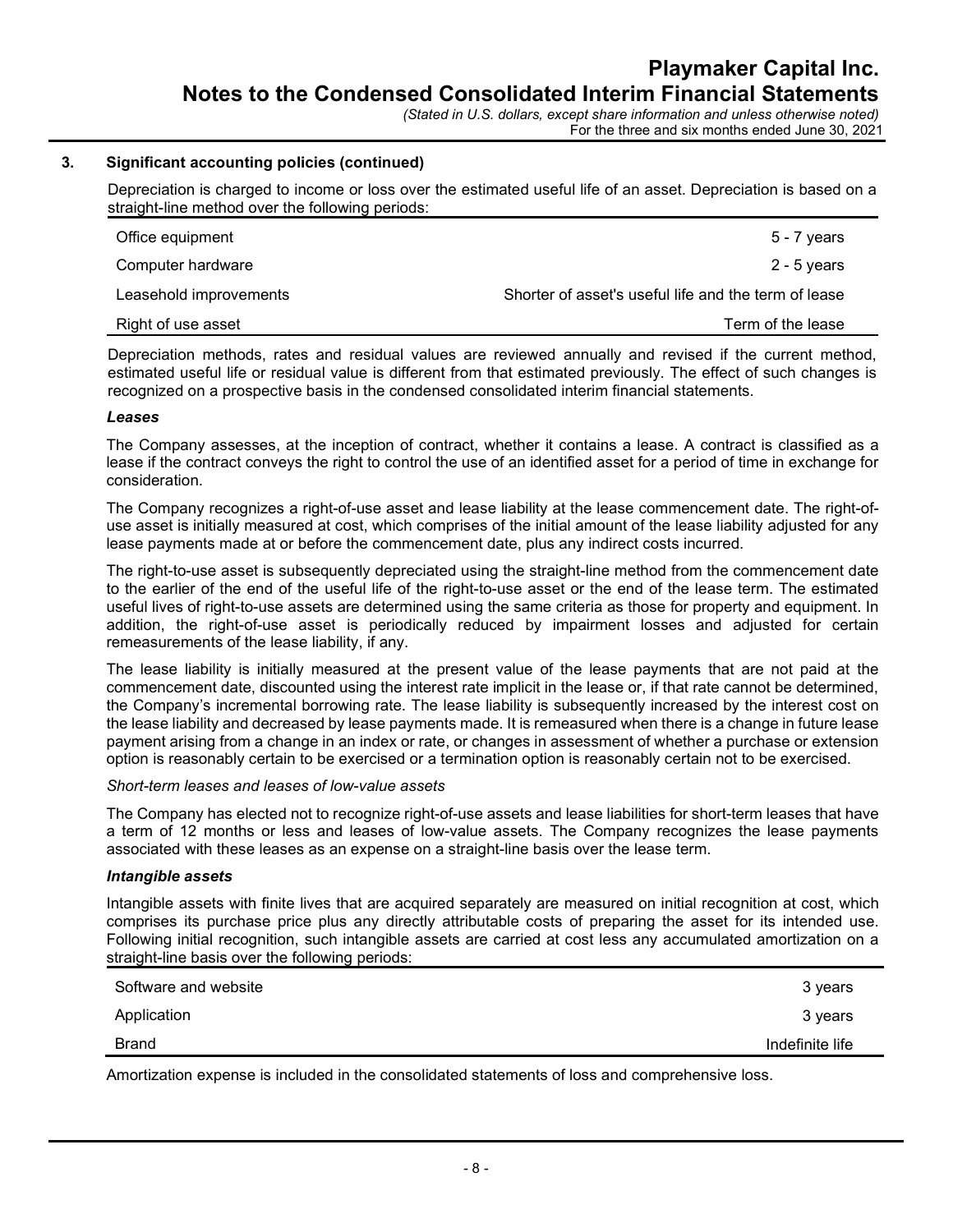## 3. Significant accounting policies (continued)

The estimated useful life and amortization method are reviewed annually, with the effect of any change in estimate being accounted for on a prospective basis. These assets are subject to impairment testing as described below.

### **Goodwill**

Goodwill represents the excess of the acquisition cost in a business combination over the fair value of the Company's share of the identifiable net assets acquired. Goodwill is carried at cost less accumulated impairment losses.

## Impairment of intangible assets, goodwill and property and equipment

For purposes of assessing impairment under IFRS, assets are grouped at the lowest levels for which there are largely independent cash inflows ("cash-generating unit" or "CGU"). The Company has one cash-generating unit ("CGU"). Intangible assets that have indefinite useful lives and goodwill are tested for impairment at least annually. All other long-lived assets and finite life intangible assets are tested for impairment whenever events or changes in circumstances indicate that the carrying amount may not be recoverable.

An impairment loss is recognized for the amount by which the asset's or CGU's carrying amount exceeds its recoverable amount, which is the higher of fair value less costs to sell or value-in-use. The resulting impairment loss is recognized in income or loss.

To determine the value-in-use, management estimates expected future cash flows from the CGU and determines a suitable pre-tax discount rate in order to calculate the present value of those cash flows. The data used for impairment testing procedures are directly linked to the Company's latest approved budget, adjusted as necessary to exclude the effects of future reorganizations and asset enhancements.

Discount factors have been determined for the CGU and reflect its risk profile as assessed by management.

Impairment losses for the CGU reduce first the carrying amount of any goodwill allocated to that CGU, with any remaining impairment loss charged pro rata to the other assets in the CGU. In allocating an impairment loss, the Company does not reduce the carrying amount of an asset below the highest of its fair value less costs of disposal or its value in use and zero.

All assets are subsequently reassessed for indications that an impairment loss previously recognized may no longer exist. An impairment charge is reversed if the assets' recoverable amount exceeds its carrying amount only to the extent of the new carrying amount does not exceed the carrying value of the asset had it not originally been impaired.

#### Loss per share

Basic loss per share is calculated by dividing the net loss for the period by the weighted average number of common shares outstanding during the period. The Company uses the treasury stock method to determine the dilutive effect of stock options and warrants. The treasury stock method assumes the notional exercise of all inthe-money stock options and warrants and that all notional proceeds to the Company are used to repurchase the Company's stock at the average market price during the period. No adjustment to diluted loss per share is made if the result of this calculation is anti-dilutive or if the Company is in a loss position.

#### Share-based payments

The Company grants common stock options to its employees, officers, directors and certain non-employee advisors pursuant to a stock option plan. The Company applies a fair value based method of accounting to all share-based payments.

Employee and director stock options are measured at the fair value of each tranche on the grant date and recognized over its respective vesting period. The cost of stock options is presented as share-based compensation expense when applicable with a corresponding credit to contributed surplus.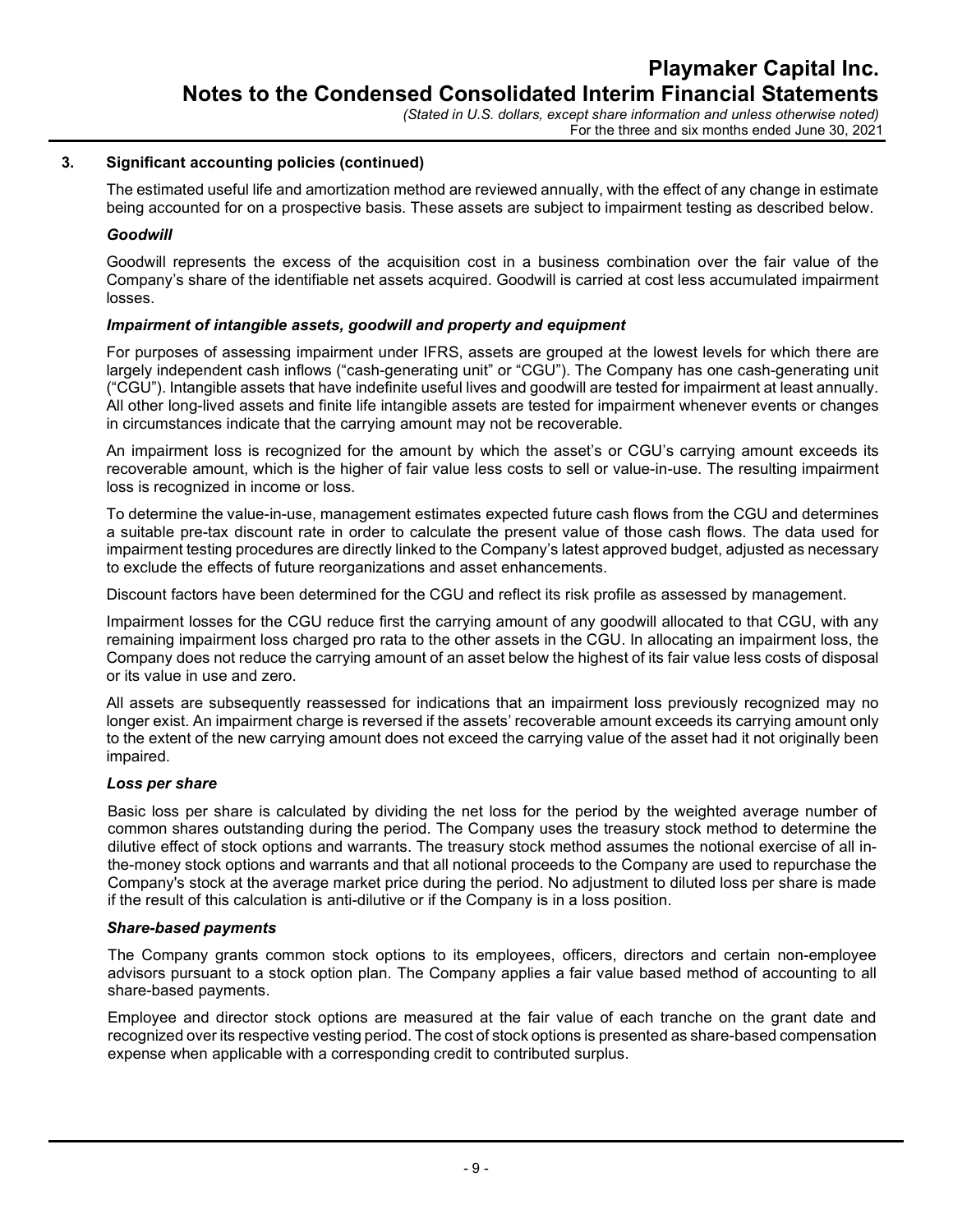## 3. Significant accounting policies (continued)

Non-employee stock options are measured based on the service provided to the reporting date and at their thencurrent fair values. Stock options granted to non-employees are recorded as an asset or expense in the same period and in the same manner as if the Company had paid cash for the goods or services received, with a corresponding increase in contributed surplus. In situations where stock options are issued to non-employees and the fair value of the good or services received by the entity as consideration cannot be estimated reliably, they are measured at fair value of the stock options granted. The costs of equity settled transactions are measured by reference to the fair value of the equity instrument at the date on which they are granted using the Black-Scholes valuation model.

On the exercise of stock options, share capital is credited for consideration received and for fair value amounts previously credited to contributed surplus. The Company uses the Black-Scholes option pricing model to estimate the fair value of share-based payments.

## **Warrants**

All warrants issued under a unit financing arrangement are valued on the date of grant using the Black-Scholes pricing model, net of related issuance costs.

If and when warrants are exercised, consideration received is credited to share capital and the fair value attributed to these warrants is transferred from contributed surplus to share capital. Expired warrants are removed from contributed surplus and moved directly to share capital.

#### Business combinations

On the acquisition of a business, the acquisition method of accounting is used, whereby the purchase consideration is allocated to the identifiable assets and liabilities on the basis of fair value on the date of acquisition. Provisional fair values allocated at a reporting date are finalized as soon as the relevant information is available, within a period not to exceed twelve months from the acquisition date with retroactive restatement of the impact of adjustment to those provisional fair values effective as at the acquisition date. Incremental costs related to acquisitions are expensed as incurred. When the consideration transferred by the Company in a business combination includes assets or liabilities resulting from a contingent consideration arrangement, the contingent consideration is measured at its acquisition-date fair value and included as part of the consideration transferred in a business combination. Changes in the fair value of the contingent consideration that qualify as measurement period adjustments are adjusted retrospectively, with corresponding adjustments against goodwill. Measurement period adjustments are adjustments that arise from additional information obtained during the measurement period (which cannot exceed one year from the acquisition date) about facts and circumstances that existed at the acquisition date. The subsequent accounting for changes in the fair value of the contingent consideration that do not qualify as measurement period adjustments depends on how the contingent consideration is classified. Contingent consideration that is classified as equity is not remeasured at subsequent reporting dates and its subsequent settlement is accounted for within equity. Contingent consideration that is classified as an asset or a liability is remeasured at subsequent reporting dates in accordance with IFRS 9, or IAS 37 Provisions, Contingent Liabilities and Contingent Assets, as appropriate, with the corresponding gain or loss being recognized in income or loss.

#### Segment information

The Company's chief operating decision makers ("CODM"), being the Chief Executive Officer, the Chief Operating Officer and the Chief Financial Officer, evaluate performance and make decisions about resources to be allocated based on financial data consistent with the presentation in these condensed consolidated interim financial statements. The Company's operating segments consist of digital media and corporate. The Company's CODM does not review any financial data with any further segmentation.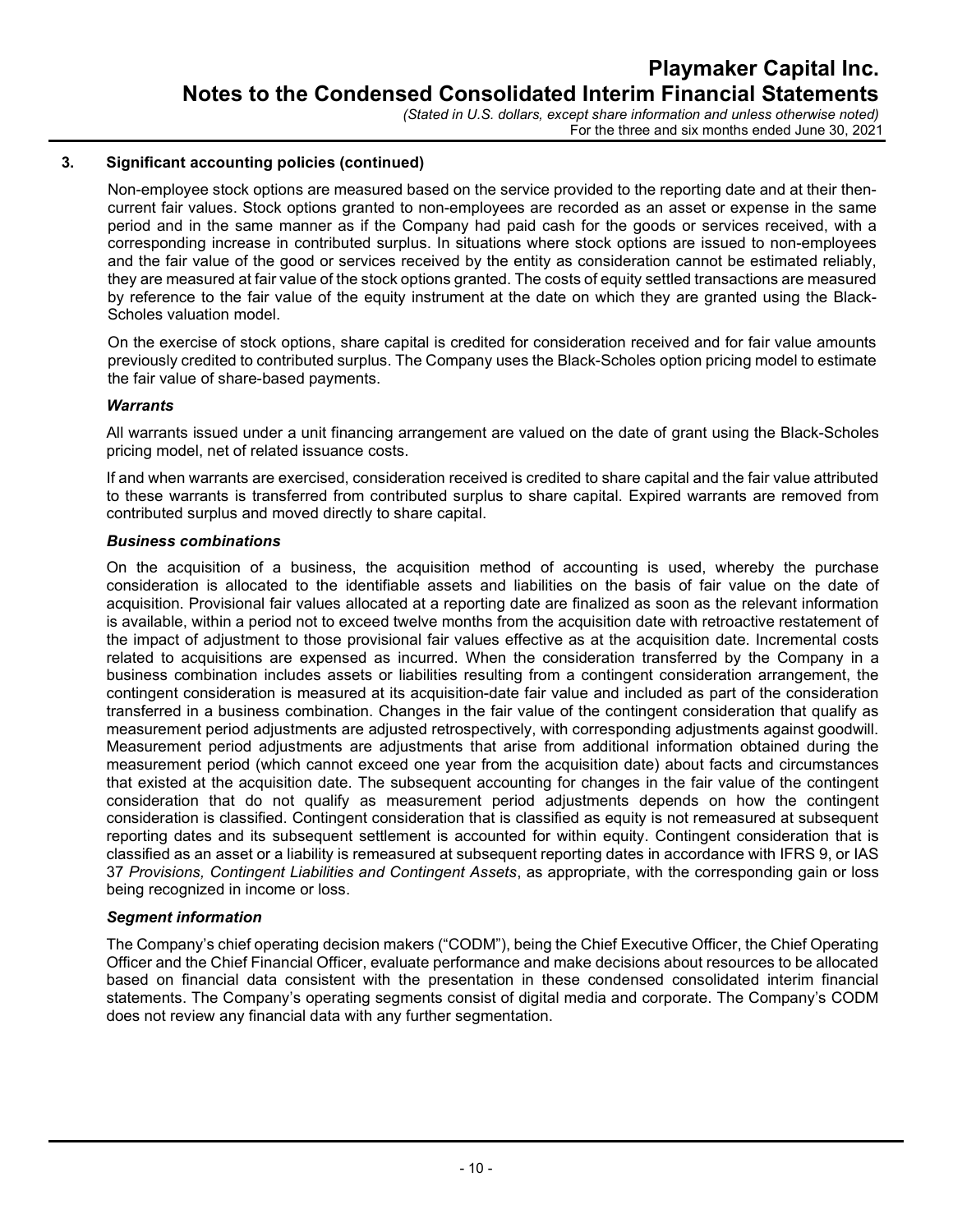For the three and six months ended June 30, 2021

# 3. Significant accounting policies (continued)

## Taxes

### Current tax

Current tax expense is based on the results for the period as adjusted for items that are not taxable or not deductible. Current tax is calculated using tax rates and laws that were enacted or substantively enacted at the end of the reporting period. Management periodically evaluates positions taken in tax returns with respect to situations in which applicable tax regulation is subject to interpretation. Provisions are established where appropriate on the basis of amounts expected to be paid to the tax authorities.

## Deferred tax

Deferred taxes are the taxes expected to be payable or recoverable on differences between the carrying amounts of assets in the statement of financial position and their corresponding tax bases used in the computation of taxable profit. Deferred tax liabilities are generally recognized for all taxable temporary differences between the carrying amounts of assets and their corresponding tax bases. Deferred tax assets are recognized to the extent that it is probable that taxable profits will be available against which deductible temporary differences can be utilized. Such assets and liabilities are not recognized if the temporary difference arises from the initial recognition of goodwill or from the initial recognition (other than in a business combination) of other assets in a transaction that affects neither the taxable profit nor the accounting profit.

## Financial instruments

## Financial assets

## Recognition and initial measurement

The Company recognizes financial assets when it becomes party to the contractual provisions of the instrument. Financial assets are measured initially at their fair value plus, in the case of financial assets not subsequently measured at fair value through profit or loss, transaction costs that are directly attributable to their acquisition. Transaction costs attributable to the acquisition of financial assets subsequently measured at fair value through profit or loss are expensed in profit or loss when incurred.

#### Classification and subsequent measurement

On initial recognition, financial assets are classified as subsequently measured at amortized cost, fair value through other comprehensive income ("FVOCI") or fair value through profit or loss ("FVTPL"). The Company determines the classification of its financial assets, together with any embedded derivatives, based on the business model for managing the financial assets and their contractual cash flow characteristics.

Financial assets are classified as follows:

- Amortized cost Assets that are held for collection of contractual cash flows where those cash flows are solely payments of principal and interest are measured at amortized cost. Interest revenue is calculated using the effective interest method and gains or losses arising from impairment, foreign exchange and derecognition are recognized in profit or loss. Financial assets measured at amortized cost are comprised of cash and cash equivalents and accounts receivable.
- Fair value through other comprehensive income Assets that are held for collection of contractual cash flows and for selling the financial assets, and for which the contractual cash flows are solely payments of principal and interest, are measured at fair value through other comprehensive income. Interest income is calculated using the effective interest method and gains or losses arising from impairment and foreign exchange are recognized in profit or loss. All other changes in the carrying amount of the financial assets are recognized in other comprehensive income. Upon derecognition, the cumulative gain or loss previously recognized in other comprehensive income is reclassified to profit or loss. The Company does not hold any financial assets measured at fair value through other comprehensive income.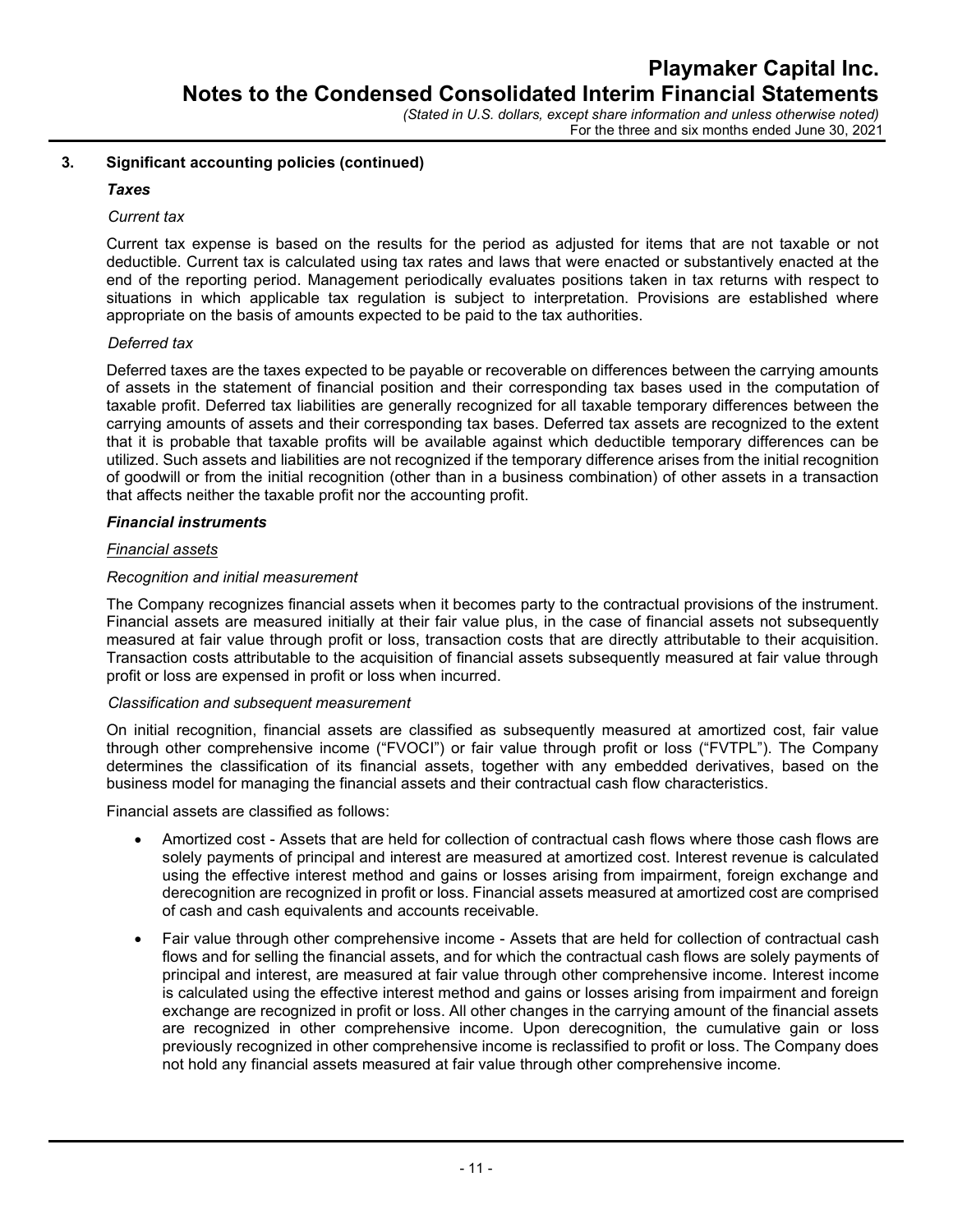### 3. Significant accounting policies (continued)

- Mandatorily at fair value through profit or loss Assets that do not meet the criteria to be measured at amortized cost, or fair value through other comprehensive income, are measured at fair value through profit or loss. All interest income and changes in the financial assets' carrying amount are recognized in profit or loss. The Company does not hold any financial assets mandatorily measured at fair value through profit or loss.
- Designated at fair value through profit or loss On initial recognition, the Company may irrevocably designate a financial asset to be measured at fair value through profit or loss in order to eliminate or significantly reduce an accounting mismatch that would otherwise arise from measuring assets or liabilities, or recognizing the gains and losses on them, on different basis. All interest income and changes in the financial assets' carrying amount are recognized in profit or loss. The Company does not hold any financial assets that are designated at fair value through profit or loss.

The Company measures all equity investments at fair value. Changes in fair value are recorded in profit or loss.

#### Impairment

The measurement of impairment of financial assets is based on expected credit losses. Accounts receivable that are considered collectible within one year or less are not considered to have a significant financing component and a lifetime expected credit loss ("ECL") is measured at the date of initial recognition of the receivable.

The Company applies the simplified approach to providing for expected credit losses prescribed by IFRS 9, which requires the use of the lifetime expected loss provision for all trade receivables. In estimating the lifetime expected loss provision, the Company will consider historical industry default rates as well as credit ratings of major customers.

#### **Derecognition**

The Company derecognizes a financial asset when its contractual rights to the cash flows from the financial asset expire.

#### Financial liabilities

#### Recognition and initial measurement

The Company recognizes a financial liability when it becomes party to the contractual provisions of the instrument. At initial recognition, the Company measures financial liabilities at their fair value plus transaction costs that are directly attributable to their issuance, with the exception of financial liabilities subsequently measured at fair value through profit or loss for which transaction costs are immediately recorded in profit or loss.

Where an instrument contains both a liability and equity component, these components are recognized separately based on the substance of the instrument, with the liability component measured initially at fair value and the equity component assigned the residual amount.

#### Classification and subsequent measurement

Subsequent to initial recognition, all financial liabilities are measured at amortized cost using the effective interest rate method. Interest, gains and losses relating to a financial liability are recognized in profit or loss.

#### **Derecognition**

The Company derecognizes a financial liability only when its contractual obligations are discharged, cancelled or expire.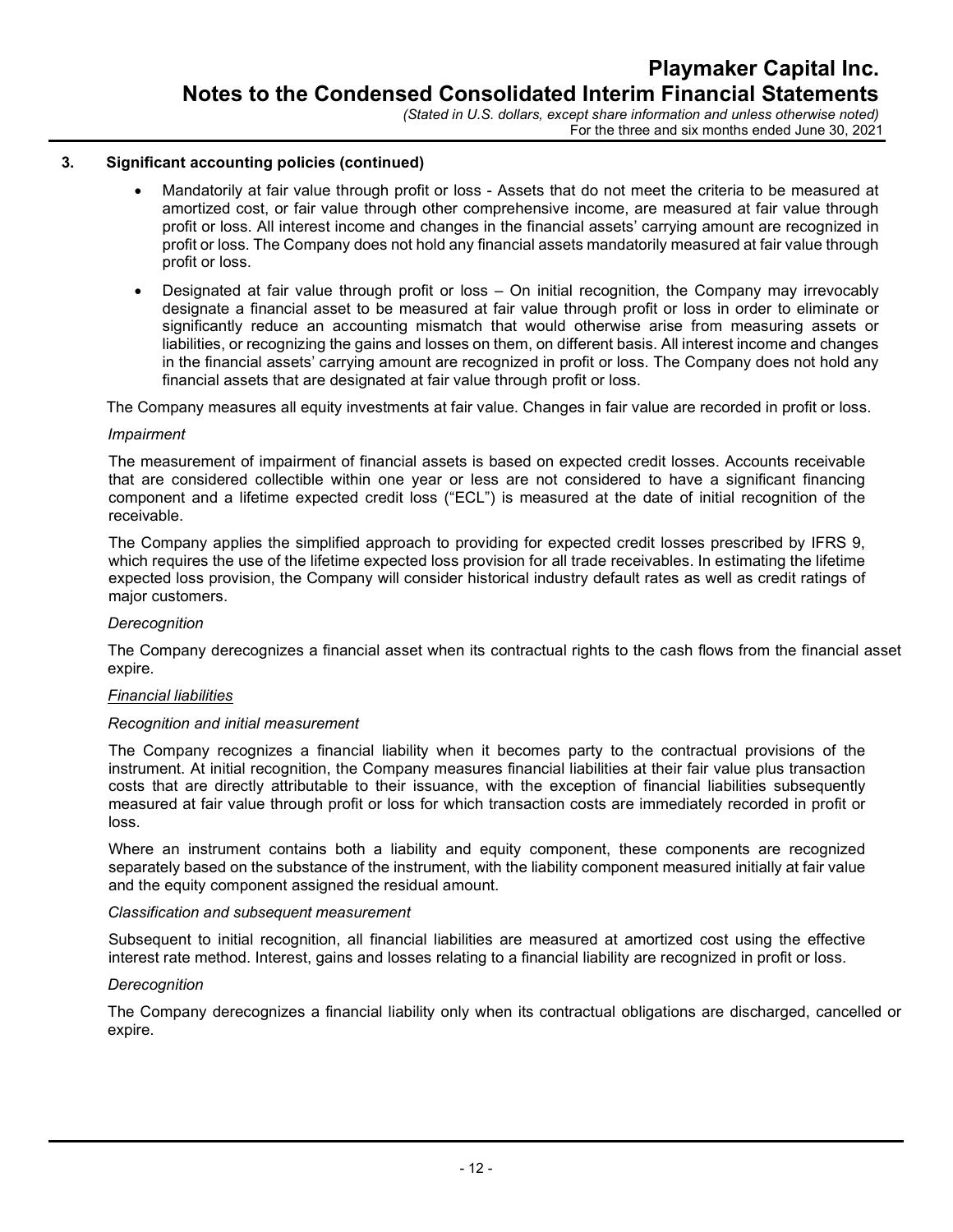For the three and six months ended June 30, 2021

## 3. Significant accounting policies (continued)

#### Equity instruments

An equity instrument is any contract that evidences a residual interest in the assets of an entity after deducting all of its liabilities. Equity instruments issued by the Company are recorded at the proceeds received, net of direct issue costs.

## 4. Significant accounting estimates and assumptions

The preparation of the financial statements in conformity with IFRS requires management to make estimates and assumptions that affect the reported amounts of assets, liabilities and contingent liabilities at the date of the financial statements and reported amounts of revenues and expenses during the reporting period. Estimates and judgments are continuously evaluated and are based on management's experience and other factors, including expectations of future events that are believed to be reasonable under the circumstances. Actual outcomes can differ from these estimates.

## **Estimates**

The key sources of estimation uncertainty that have a significant risk of causing material adjustment to the amounts recognized in the financial statements are:

#### Fair value of financial instruments

The estimated fair value of financial assets and liabilities, by their very nature, are subject to measurement uncertainty. When determining the fair value, the Company reaches its best estimate by taking into account the risks and uncertainties that surround the underlying future events and their impact and timing.

#### **Taxes**

Provisions for taxes are made using the best estimate of the amount expected to be paid based on a qualitative assessment of all relevant factors. The Company reviews the adequacy of these provisions at the end of the reporting period. However, it is possible that at some future date an additional liability could result from audits by taxing authorities. Where the final outcome of these tax-related matters is different from the amounts that were initially recorded, such differences will affect the tax provisions in the period in which such determination is made.

#### Share-based compensation

Share-based compensation is subject to the estimation of the fair value of the award at the date of grant using the Black-Scholes pricing model which is based on significant assumptions such as volatility, dividend yield, expected term and forfeitures.

#### **Judgments**

The key areas of judgment that have a significant risk of causing material adjustment to the amounts recognized in the financial statements are:

#### Recognition of revenue on a gross versus net basis

The Company follows the quidance provided in IFRS 15, Revenue from Contracts with Customers, for determining whether the Company is the principal or an agent in arrangements with customers that involve another party that contributes to providing a specified service to a customer. In these instances, the Company determines whether it has promised to provide the specified service itself (as principal) or to arrange for the specified service to be provided by another party (as an agent). This determination depends on the facts and circumstances of each arrangement and, in some instances, involves significant judgment.

## Right-of-use assets and lease liability

The Company has applied judgment to determine the incremental borrowing rate and the lease term for some lease contracts in which it is a lessee that include renewal options, which significantly affects the amount of lease liability and right-of-use assets recognized.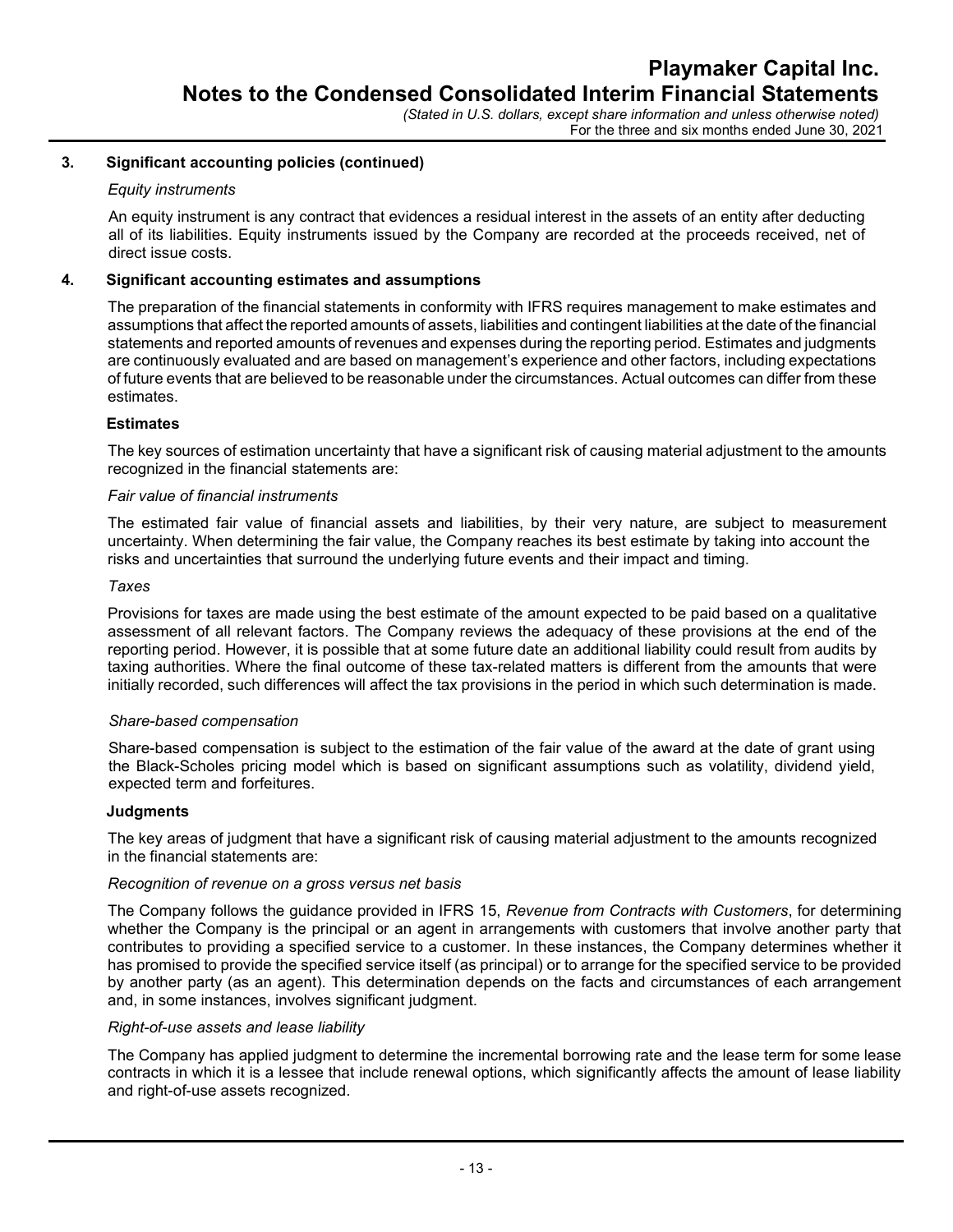## 4. Significant accounting estimates and assumptions (continued)

#### Impairment testing and recoverability of assets

The Company has one CGU and reviews its value in use versus the carrying value. The recoverable amount of the CGU was estimated based on an assessment of value in use using a discounted cash flow approach. In determining the estimated recoverable amounts, the Company's significant assumptions include expected future cash flows, terminal growth rates and discount rates. The approach uses cash flow projections based upon a financial forecast approved by management, covering a five-year period. Cash flows for the years thereafter are extrapolated using the estimated terminal growth rate. The risk premiums expected by market participants related to uncertainties about the industry and assumptions relating to future cash flows may differ or change quickly, depending on economic conditions and other events.

#### Estimated useful lives of long-lived assets

Management reviews the useful lives of depreciable assets at each reporting date. Management assesses that the useful lives represent the expected utilization in terms of duration of the assets to the Company. Actual utilization, however, may vary due to technical obsolescence, particularly relating to website content and application and technology development.

#### Identification and valuation of intangible assets acquired in business combinations

In a business combination, all identifiable assets, liabilities and contingent liabilities acquired are recorded at their fair values. One of the most significant estimates relates to the determination of the fair value of intangible assets. For any intangible asset identified, depending on the type of intangible asset and the complexity of determining its fair value, management, with assistance from an independent valuation expert where necessary, develops the fair value using appropriate valuation techniques which are based on a forecast of the total expected future net cash flows. In determining the fair value of the intangible assets at the acquisition date, the Company's significant assumptions include the future net cash flows and the discount rate applied.

Certain fair values may be estimated at the acquisition date pending confirmation or completion of the valuation process. Where provisional values are used in accounting for a business combination, they may be adjusted retrospectively in subsequent periods. However, the measurement period will last for no more than one year from the acquisition date.

#### Provision for expected credit losses ("ECLs")

The Company performs impairment testing annually for trade receivables in accordance with IFRS 9. The ECL model requires considerable judgment, including consideration of how changes in economic factors affect ECLs, which are determined on a probability-weighted basis. IFRS 9 outlines a three-stage approach to recognizing ECLs which is intended to reflect the increase in credit risks of a financial instrument based on 1) 12-month expected credit losses or 2) lifetime expected credit losses. The Company measures provision for ECLs at an amount equal to lifetime ECLs.

The Company applies the simplified approach to determine ECLs on trade receivables by using a provision matrix based on historical credit loss experiences. The historical results are used to calculate the run rates of default which are then applied over the expected life of the trade receivables, adjusted for forward looking estimates.

#### Determination of functional currency

The Company gives priority to the considerations outlined in IAS 21 paragraph 9 when determining functional currencies of its entities based on which currency most faithfully represents the economic effects of the underlying transactions and events.

### Financial instruments

The Company is required to classify its various financial instruments into certain categories for the financial instruments' initial and subsequent measurement. This classification is based on management's judgment as to the purpose of the financial instrument and to which category is most applicable.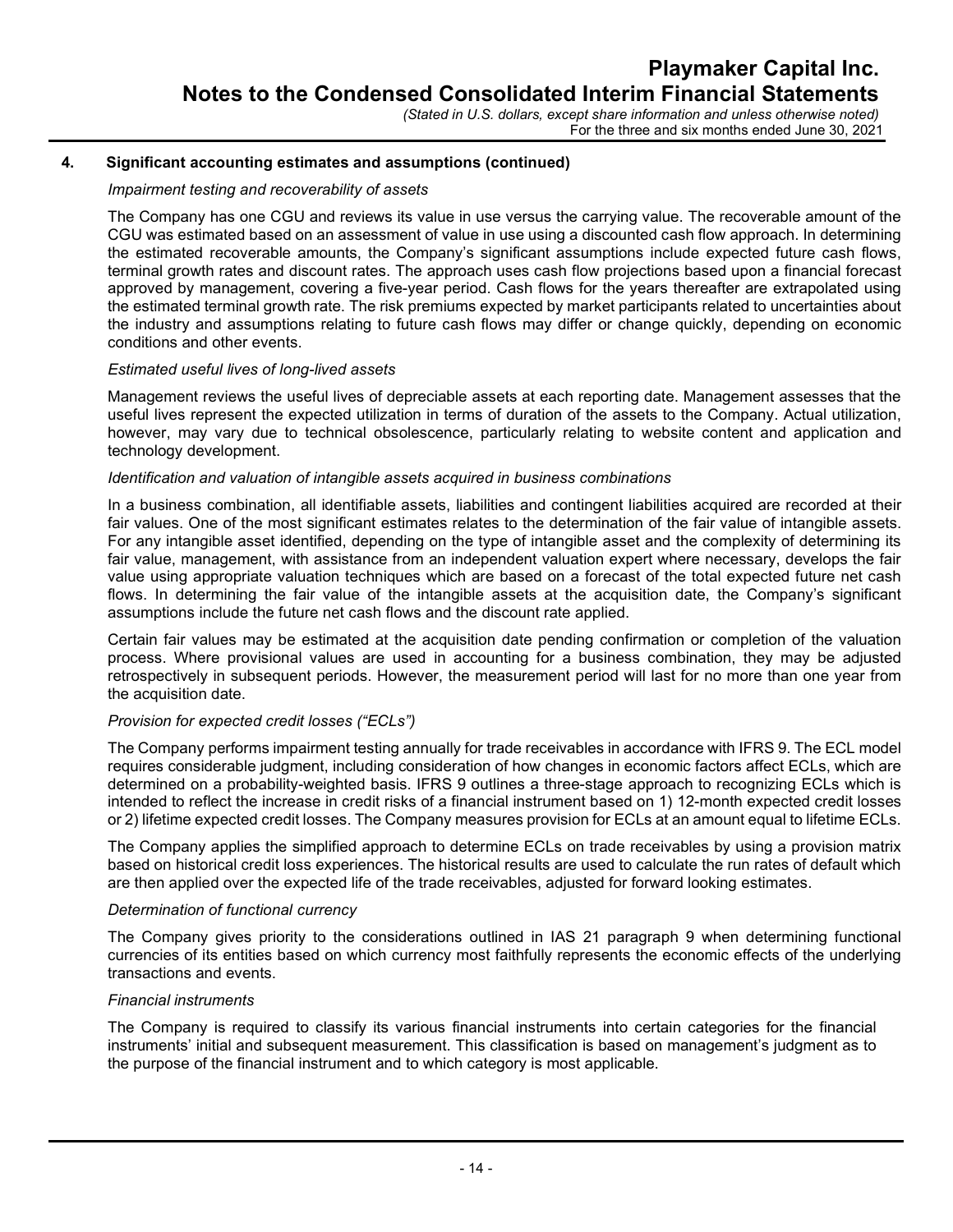## 4. Significant accounting estimates and assumptions (continued)

## Interpretation of laws and regulations

Interpretation of laws and regulations, requires judgement from management and could have an impact on revenue recognition and provisions.

Taxes

The Company recognizes deferred tax assets to the extent that it is probable that future taxable income will be available to utilize the Company's deductible temporary differences which are based on management's judgement on the degree of future taxable profits. To the extent that future taxable profits differ significantly from the estimates impacts the amount of the deferred tax assets management judges is probable.

# 5. Business combination and reverse takeover transaction

## Futbol Sites business combination

On April 1, 2021, the Company acquired all of the issued and outstanding securities in the capital of Futbol Sites LLC ("FSN") and Odenton Company S.A. ("Odenton" and together with FSN, "Futbol Sites") for aggregate consideration of up to \$35,000,000.

Futbol Sites is a digital sports media group based in the United States, with offices and operations in Argentina, Brazil, Colombia, Chile, and Mexico. Futbol Sites helps global brands, sports betting companies, and football federations manage their digital assets, while designing and executing powerful fan-oriented strategies., Futbol Sites aims to bridge the gap between brands and fans, using data, technology, and a deep knowledge of the sports industry.

The purchase consideration includes \$6,000,000 in cash payable on closing, \$4,000,000 in deferred cash payable over the 2 years following closing, \$12,500,000 in earnouts based on revenue and earnings in 2021 and 2022, and a \$12,500,000 in convertible debentures. The convertible debentures mature 2 years from the closing date and bear interest in an amount of 5% per annum.

If at any time before payment of amounts owing under the convertible debentures, the Company consummates a liquidity event, then effective immediately prior to the completion of such event, the convertible debentures shall be deemed to have been surrendered and converted by the holders thereof into the Company's common shares at a price equal to the greater of (i) \$0.10 per the Company's common share, and (ii) 80% of the per-share price attributed to the Company's common shares in connection with the applicable liquidity event. On May 31, 2021, the Company completed a liquidity event which triggered this clause to take effect. As a result, 38,074,461 common shares of the Company were issued to the holders of the convertible debentures and \$102,740 in interest expense was recognized.

In addition to the purchase consideration, the Company agreed to pay for working capital amounts held by Futbol Sites over and above \$750,000 on acquisition. Total cash consideration for the working capital was \$1,583,596 with an additional \$75,667 of accounts receivable due 120 days after closing contingent on collection by the Company included in deferred consideration.

The business combination is accounted for in accordance with IFRS 3, Business Combinations, as the operations of Futbol Sites constitutes a business. As a result, the business combination is accounted for using the acquisition method of accounting and Futbol Sites identifiable net assets acquired are recognized at their fair value.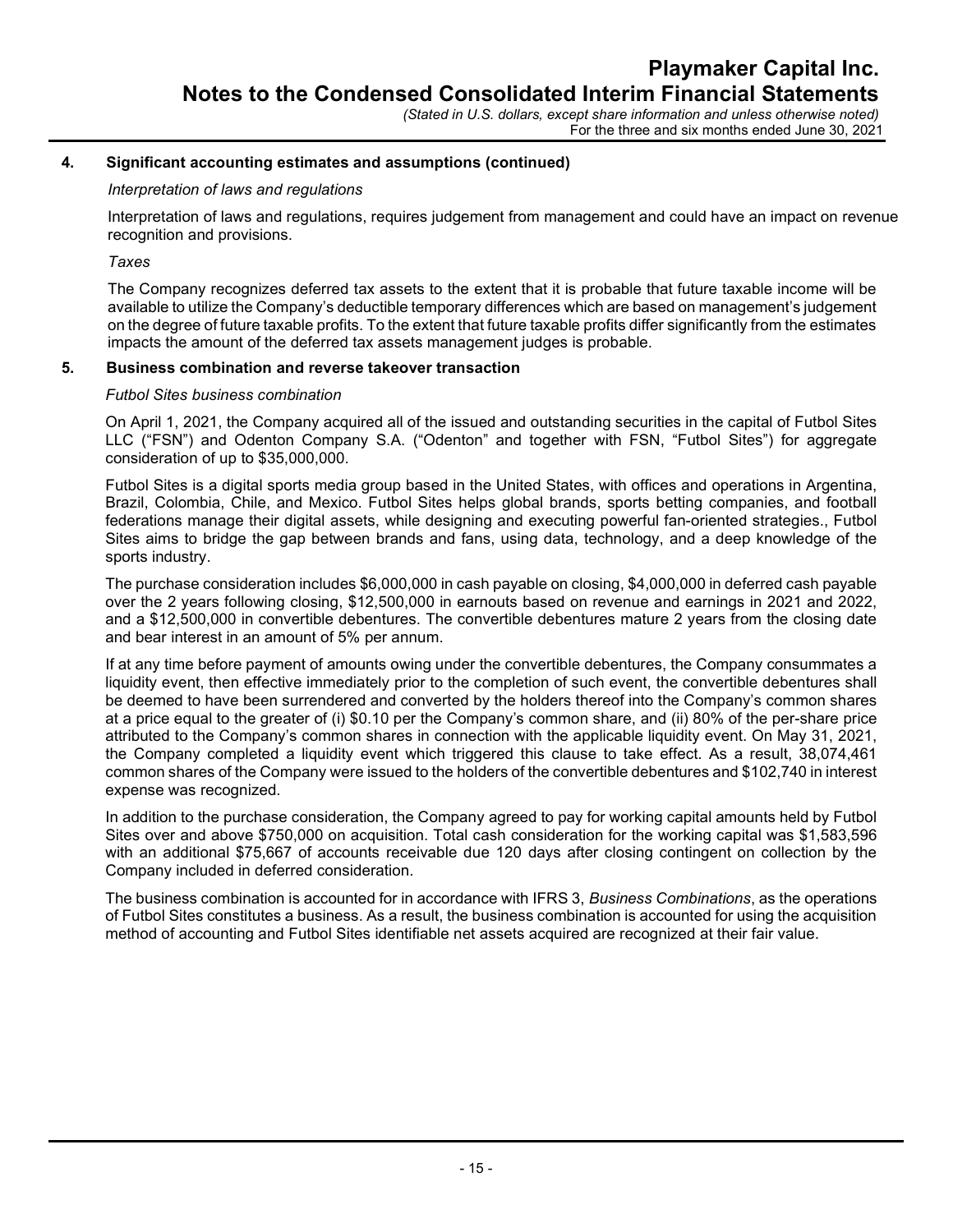### 5. Business combination and reverse takeover transaction (continued)

The following table is preliminary purchase price allocation:

| Fair value of identifiable net assets          |                  |
|------------------------------------------------|------------------|
| Cash                                           | \$<br>1,417,203  |
| Accounts receivable                            | 1,784,117        |
| Prepaid and other current assets               | 228,834          |
| Equipment                                      | 92.470           |
| Intangible Asset - Brand                       | 22,017,000       |
| Intangible Asset - App                         | 493,000          |
| Goodwill                                       | 7,601,591        |
| Accounts payable                               | (525, 787)       |
| Accrued expenses and other current liabilities | (462, 583)       |
| Due to related party                           | (4,356)          |
| Long-term debt                                 | (135, 511)       |
| Total fair value of identifiable net assets    | \$32,505,978     |
| <b>Consideration</b>                           |                  |
| Cash                                           | 7,583,596<br>\$. |
| Deferred consideration                         | 3,846,272        |
| Convertible debenture                          | 13,392,729       |
| Contingent consideration                       | 7,683,381        |
| <b>Total consideration</b>                     | \$32,505,978     |

From the date of acquisition, Futbol Sites has contributed \$3,039,141 of revenue and \$907,142 of net income before taxes. If the acquisition had taken place at the beginning of the year, consolidated revenue for the six months ended June 30, 2021 would have been \$5,302,926 and consolidated net loss before taxes for the same period would have been \$840,263.

The goodwill recognized is primarily attributed to the expected synergies, assembled workforce and other benefits from combining the assets and activities of Futbol Sites with those of the Company. The goodwill is not deductible for income tax purposes.

Transaction costs of \$228,027 have been expensed and are included in Transaction costs in the condensed consolidated interim statements of net loss and comprehensive loss and are part of operating activities in the condensed consolidated interim statements of cash flows.

#### Reverse takeover transaction

On April 19, 2021, Old Playmaker entered into a definitive business combination agreement with Apolo III Acquisition Corp. ("Apolo"), a capital pool company listed on the TSX Venture Exchange (the "Exchange"), to effect a business combination of the two companies (the "Proposed Transaction"). The Proposed Transaction was a reverse takeover of Apolo by Old Playmaker and its shareholders.

On May 31, 2021, the Company completed the Proposed Transaction. Pursuant to the reverse takeover transaction the Company changed its name to Playmaker Capital Inc. and amalgamated with a subsidiary of Apolo. The amalgamation constituted a reverse takeover transaction of Apolo by Old Playmaker as the accounting acquirer. The historical operations, assets and liabilities of Old Playmaker are included as the comparative figures, which is deemed to be the continuing entity for financial reporting purposes.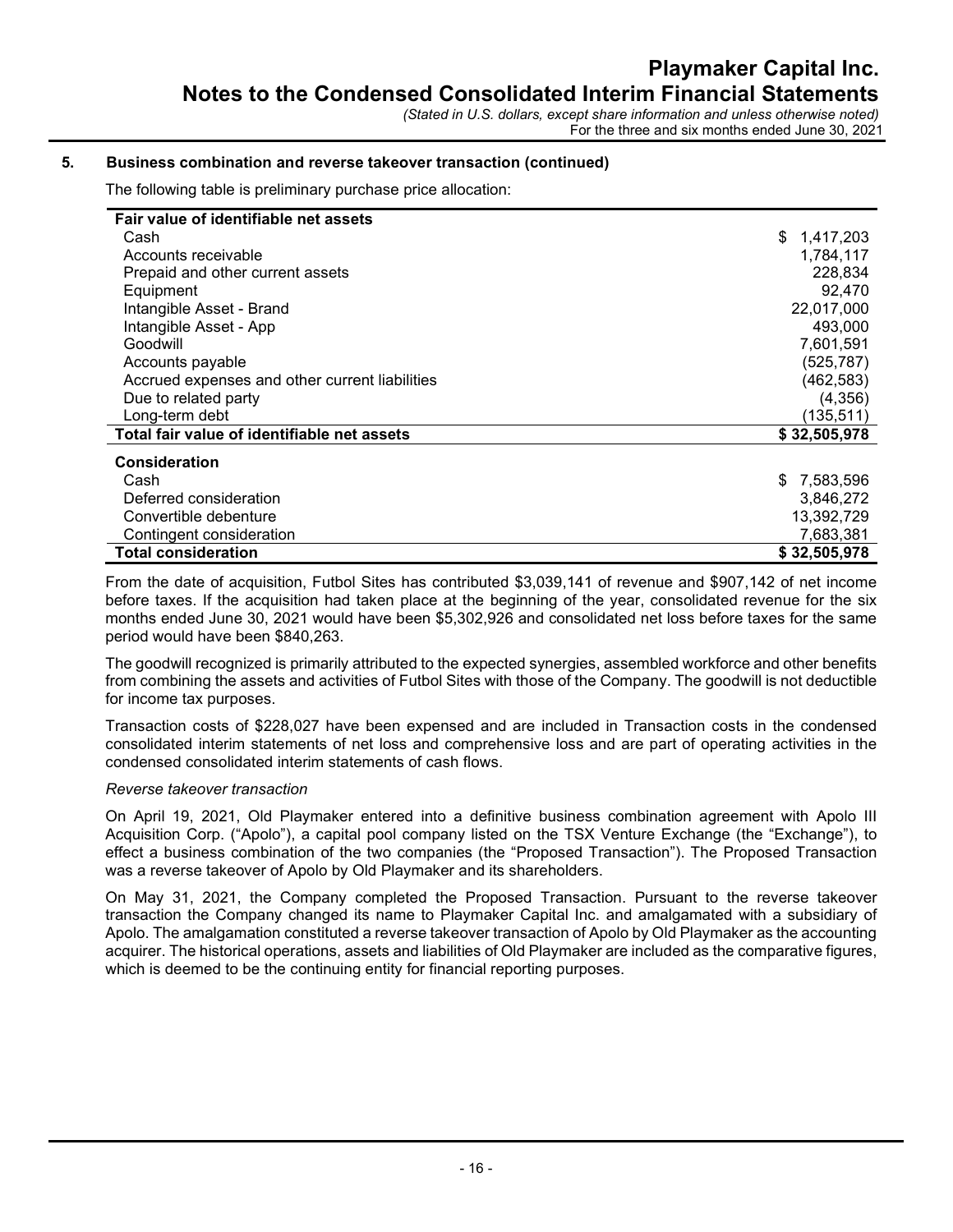# 5. Business combination and reverse takeover transaction (continued)

Pursuant to the terms of the Proposed Transaction:

- a) Old Playmaker performed the following steps:
	- Converted all class A preferred shares into common shares of Old Playmaker.
	- Consolidated its shares on the basis of one share for every 2.5 Old Playmaker shares.
	- Converted all convertible debentures into shares of the Company.
	- Exchanged the issued and outstanding subscription receipts for the Company's shares on a basis of one share for every one subscription receipt.
- b) Apolo consolidated its shares on the basis of one Apolo post-consolidation common share for every 4.54 Apolo common shares.
- c) Apolo exchanged its consolidated shares on a basis of one share for every one share of the Company.

Without significant operating activities, Apolo did not meet the accounting definition of a business pursuant to IFRS 3, Business Combinations, and the Proposed Transaction was accounted for as an acquisition of the net assets of Apolo by Old Playmaker in exchange for shares in the Company under IFRS 2, Share-based Payments. The excess of the fair value of the consideration provided over the net assets received was recognized as an expense in the condensed consolidated interim statements of net loss and comprehensive loss, included in the line item 'listing and filing fees'. The non-cash listing cost of the Proposed Transaction was determined as follows:

| <b>Consideration transferred:</b>                      | <b>CAD (\$)</b> |   | $USD($ \$) |
|--------------------------------------------------------|-----------------|---|------------|
| 1,892,000 common shares valued at CAD \$0.50 per share | \$<br>946,000   |   | 783,666    |
| <b>Total consideration transferred</b>                 | 946,000         |   | 783,666    |
|                                                        |                 |   |            |
| Net assets acquired:                                   |                 |   |            |
| Cash                                                   | \$<br>196.010   | S | 162,375    |
| <b>Accounts Receivable</b>                             | 3.750           |   | 3,107      |
| Total net assets acquired:                             | 199,760         |   | 165,482    |
|                                                        |                 |   |            |
| Difference booked to listing and filing fees expense   | 746.240         |   | 618,184    |

Fanaticos Por Futbol business combination

On June 11, 2021, the Company acquired the domain name, trademark and social media accounts of Fanaticos Por Futebol ("Fanaticos"). In connection with the purchase & sales agreement, the Company entered into a Professional Services Agreement with the seller whereby the seller would provide several services – including management, consulting, community management, content, marketing and communication services – for a period of 2 years.

The purchase consideration is made up of \$1.035M BRL (USD \$204K) cash on closing, \$0.115M BRL (USD 23K) cash payable once the Fanaticos mark is transferred and registered under the Company and \$1.1M BRL (USD \$216K) in potential contingent consideration over the 2 years following the close date. The contingent consideration is based on targets around the number of user sessions (\$0.8M BRL) and targets around engagement on social media pages (\$0.3M BRL). The maximum purchase consideration is \$2.25M Brazilian Real ("BRL") or \$443K USD.

Note: translation to USD provided above is based on the June 11, 2021 exchange rate of 1 USD = 5.085604 BRL.

The business combination is accounted for in accordance with IFRS 3, Business Combinations, as the operations of Fanaticos constitutes a business. As a result, the business combination is accounted for using the acquisition method of accounting and Fanaticos identifiable net assets acquired are recognized at their fair value.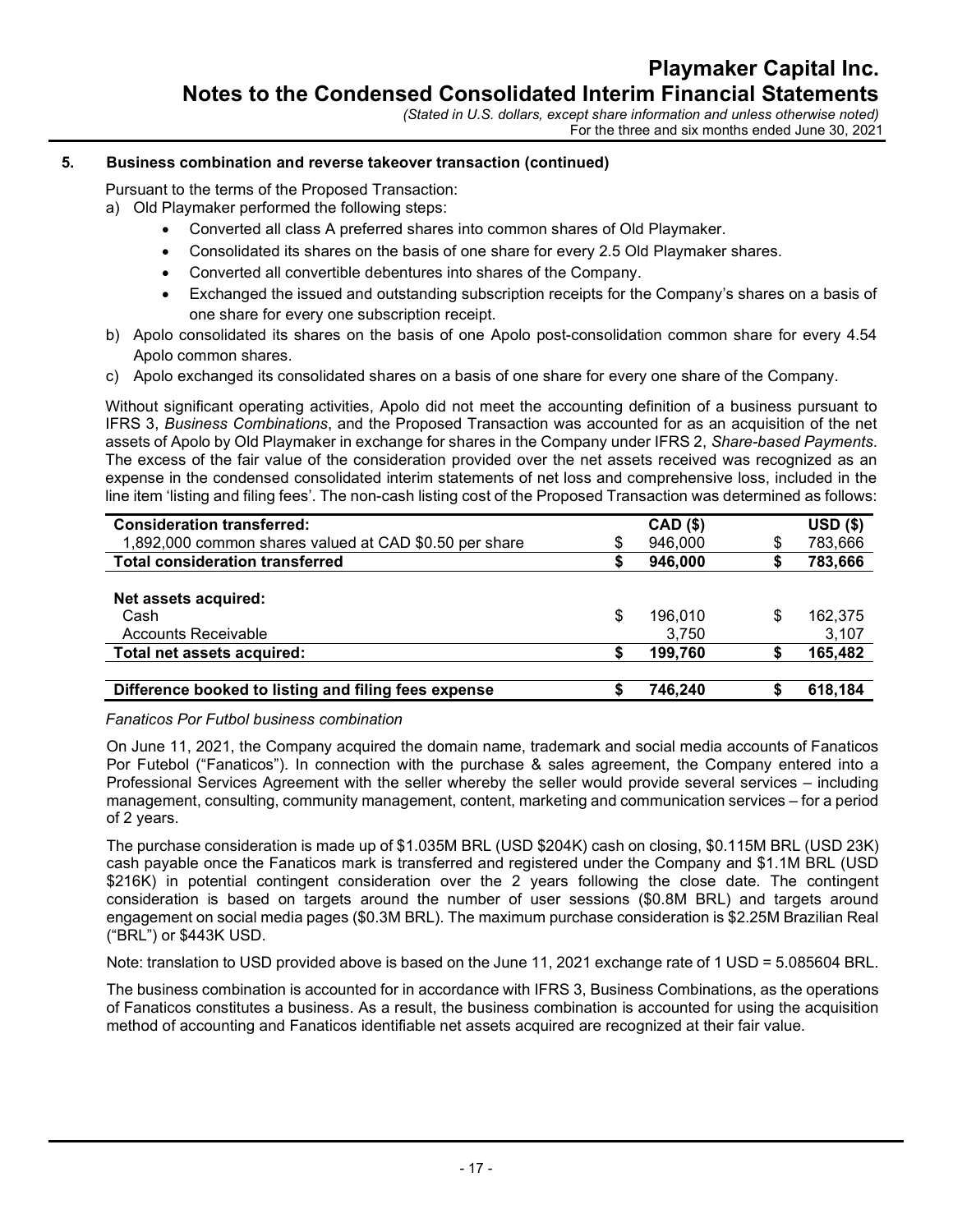## 5. Business combination and reverse takeover transaction (continued)

The following table is preliminary purchase price allocation:

| Fair value of identifiable net assets<br>Intangible Asset - Brand |   | <b>BRL (\$)</b><br>\$2,015,000 | $USD($ \$)<br>\$396,991 |
|-------------------------------------------------------------------|---|--------------------------------|-------------------------|
| Consideration                                                     |   | <b>BRL (\$)</b>                | $USD($ \$)              |
| Cash                                                              | S | 1,035,000                      | \$204,290               |
| Deferred contingent consideration                                 |   | 115,000                        | 22,613                  |
| Contingent consideration                                          |   | 865,000                        | 170,088                 |
| <b>Total consideration</b>                                        |   | 2,015,000                      | \$396,991               |

## 6. Revenue

The following table summarizes sales by country based on the customer's country of domicile:

|                      | Three months ended June 30, |           |    | Six months ended June 30, |    |           |    |      |
|----------------------|-----------------------------|-----------|----|---------------------------|----|-----------|----|------|
|                      |                             | 2021      |    | 2020                      |    | 2021      |    | 2020 |
| <b>United States</b> | \$                          | 1,858,738 | \$ | $\blacksquare$            | \$ | 1,858,738 | \$ |      |
| Chile                |                             | 275,758   |    | $\overline{\phantom{0}}$  |    | 275.758   |    |      |
| Canada               |                             | 237,717   |    |                           |    | 237.717   |    |      |
| Argentina            |                             | 213,012   |    | $\blacksquare$            |    | 213,012   |    |      |
| Israel               |                             | 159,204   |    |                           |    | 159,204   |    |      |
| Mexico               |                             | 146,458   |    |                           |    | 146,458   |    |      |
| Other                |                             | 148,254   |    |                           |    | 148,254   |    |      |
| <b>Total revenue</b> |                             | 3,039,141 | S  |                           |    | 3,039,141 |    |      |

# 7. Segment information

The Company's CODM evaluate performance and make decisions about resources to be allocated based on financial data consistent with the presentation in these condensed consolidated interim financial statements. The Company's operating segments consist of digital media and corporate. The Company's CODM does not review any financial data with any further segmentation.

The following table summarizes the operating results of each segment:

#### Three months ended June 30, 2021

|                         | Digital media  | Corporate   | <b>Total</b>    |
|-------------------------|----------------|-------------|-----------------|
| Revenue                 | 3.039.141<br>S | ۰           | \$<br>3,039,141 |
| Gross margin            | 2,893,435      |             | 2,893,435       |
| Operating expenses      | 1,981,107      | 512.654     | 2,493,761       |
| Operating income        | 912,328        | (512, 654)  | 399.674         |
| Other expenses (income) | 5.186          | 1,494,895   | 1,500,081       |
| Net Income              | 886,612        | (2,007,549) | (1, 120, 937)   |

#### Three months ended June 30, 2020

|                         | Digital media | Corporate | Total      |
|-------------------------|---------------|-----------|------------|
| Revenue                 |               |           |            |
| Gross margin            |               |           |            |
| Operating expenses      |               | 97,628    | 97,628     |
| Operating loss          |               | (97, 628) | (97, 628)  |
| Other expenses (income) |               | 64,132    | 64,132     |
| Net Income              |               | (161,760) | (161, 760) |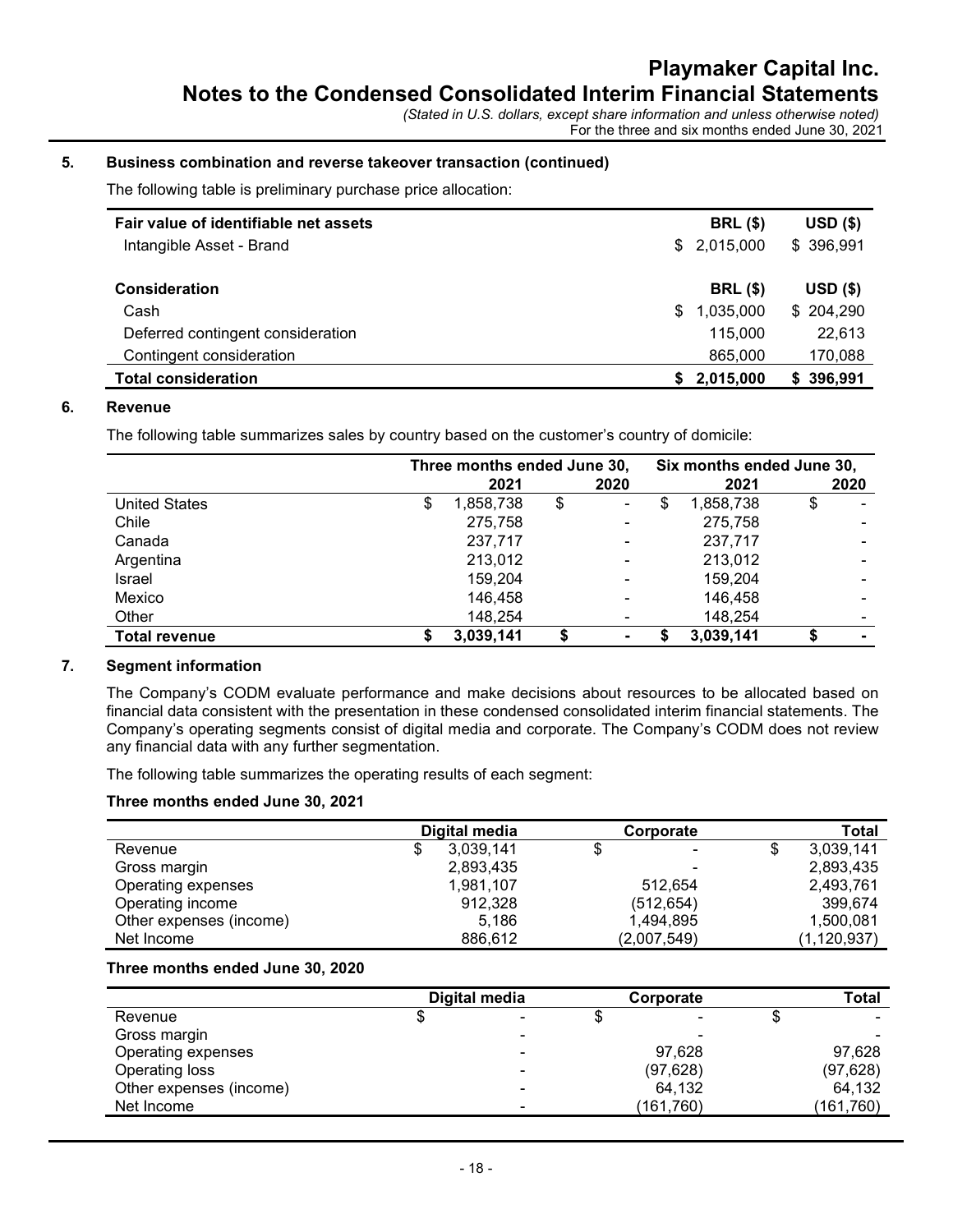# 7. Segment information (continued)

# Six months ended June 30, 2021

|                         | Digital media | Corporate   | Total           |
|-------------------------|---------------|-------------|-----------------|
| Revenue                 | 3,039,141     | ۰.          | 3,039,141<br>\$ |
| Gross margin            | 2,893,435     | ۰           | 2,893,435       |
| Operating expenses      | 1,981,107     | 621,291     | 2,602,398       |
| Operating income        | 912,328       | (621, 291)  | 291,037         |
| Other expenses (income) | 5.186         | 1,723,867   | 1,729,053       |
| Net Income              | 886,612       | (2,345,158) | (1,458,546)     |

#### Six months ended June 30, 2020

|                         | Digital media            | Corporate |   | <b>Total</b> |
|-------------------------|--------------------------|-----------|---|--------------|
| Revenue                 | $\overline{\phantom{0}}$ |           | - |              |
| Gross margin            | -                        |           | - |              |
| Operating expenses      | -                        | 211.004   |   | 211.004      |
| Operating loss          | -                        | (211,004) |   | (211,004)    |
| Other expenses (income) | -                        | (76, 332) |   | (76,332)     |
| Net Income              | -                        | (134,672) |   | (134,672)    |

## 8. Property and equipment

The following table presents a reconciliation of property and equipment as at June 30, 2021:

|                   | Office equipment | Right-of-use asset | Computer<br>hardware | Total     |
|-------------------|------------------|--------------------|----------------------|-----------|
| December 31, 2020 |                  |                    | 610                  | 610<br>S  |
| Acquired (Note 5) | 7,865            |                    | 34,074               | 41,939    |
| Additions         | 1.038            | 263,899            | 14,396               | 279,333   |
| Depreciation      | (1, 186)         | (5,868)            | (6, 767)             | (13, 821) |
| Foreign exchange  | (832)            | (6, 106)           | (1,289)              | (8,227)   |
| June 30, 2021     | 6,885            | \$251,925          | \$41,024             | \$299,834 |

#### 9. Intangible assets

The following table presents a reconciliation of intangible assets as at June 30, 2021:

|                   | Software                 | Website                  | Application              | Brand        | Total          |
|-------------------|--------------------------|--------------------------|--------------------------|--------------|----------------|
| December 31, 2020 | $\overline{\phantom{0}}$ | $\overline{\phantom{0}}$ | $\overline{\phantom{a}}$ | -            | $\blacksquare$ |
| Acquired (Note 5) | 43.844                   | 6.687                    | 493.000                  | 22,413,991   | 22,957,522     |
| Amortization      | (1, 973)                 | (597)                    | $\overline{\phantom{a}}$ |              | (2,570)        |
| Foreign exchange  | (2, 150)                 | $\overline{\phantom{0}}$ | $\blacksquare$           | -            | (2, 150)       |
| June 30, 2021     | 39.721                   | \$6.090                  | \$493,000                | \$22,413,991 | \$22,952,802   |

#### 10. Goodwill

The following table presents a reconciliation of goodwill as at June 30, 2021:

| 2020<br>$^{24}$<br>December<br>. ו שי־ | -<br>- 13                |
|----------------------------------------|--------------------------|
| (Note 5)<br>Acquired                   | ,601,591                 |
| , 2021<br><b>June 30,</b>              | 1.59'<br>C <sub>04</sub> |

The Company will perform its annual impairment testing at December 31 or at an interim date when events or changes in business environment (triggering events) occur. During the three months ended June 30, 2021, the Company concluded that there were no triggering events requiring an impairment assessment.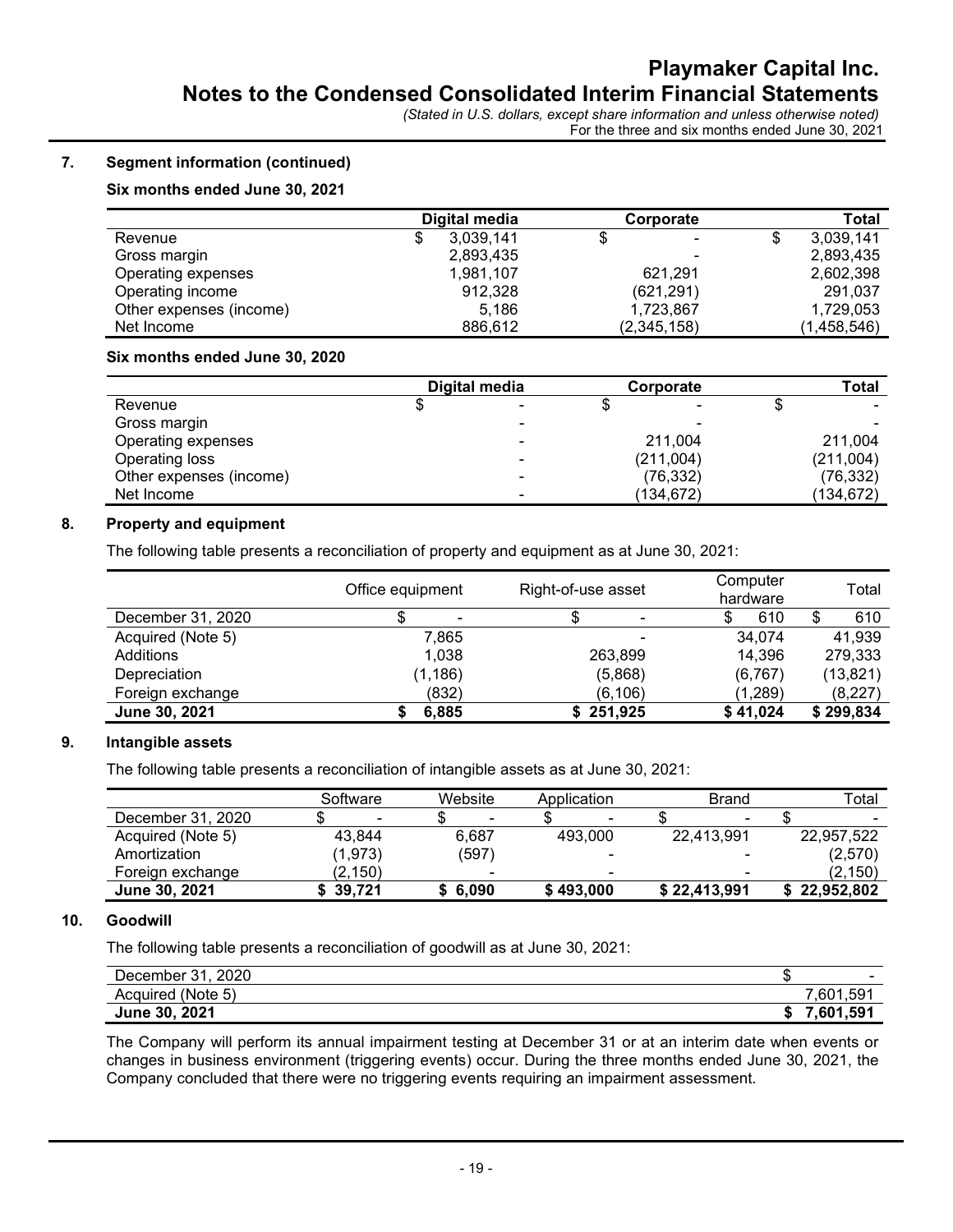# 11. Lease liability and obligations

The following table presents the lease liability as at June 30, 2021:

| December 31, 2020                        | -         |
|------------------------------------------|-----------|
| Additions during the period              | 259.252   |
| Foreign exchange                         | (7, 375)  |
| Interest expense during the period       | 438       |
|                                          | 252,315   |
| Less: current portion of lease liability | (21, 535) |
| Long-term lease liability                | 230,780   |

The Company expenses payments for short-term leases and low-value leases as incurred. These payments for the three and six months ended June 30, 2021 were \$16,960 for each period (2020: \$nil).

The following is a schedule which summarizes our undiscounted lease payment commitments:

| Less than 1 year | \$<br>55,165 |
|------------------|--------------|
| 1 to 2 years     | 55,694       |
| 2 to 3 years     | 57.510       |
| 3 to 4 years     | 59,326       |
| 4 to 5 years     | 61,142       |
| 5 and more years | 20,583       |
|                  |              |

#### 12. Long-term debt

The Company acquired \$135,511 in debt with the acquisition of Futbol Sites (Note 5). At June 30, 2021, the total remaining balance outstanding was \$113,325, of which \$42,461 was due with the next twelve months. These loans bear interest rates ranging from 0.29% to 1.15%, per annum. On July 1, 2021, the full balance outstanding of \$113,325 was repaid in full along with outstanding interest.

#### 13. Share capital

a) Common shares

The Company is authorized to issue an unlimited number of common shares.

The following table reflects the continuity of common shares:

|                                                            | Number of Shares <sup>i</sup> | $US($ \$)  |
|------------------------------------------------------------|-------------------------------|------------|
| Balance, December 31, 2020                                 | 30,000,000                    | 483        |
| Founder options exercised                                  | 9,550,000                     | 328        |
| Conversion of preferred shares to common shares            | 49,060,000                    | 12,516,919 |
| Subscription receiptsii                                    | 48,000,000                    | 19,881,600 |
| Contingent consideration common shares issued (Note 5)     | 38,074,461                    | 13,495,469 |
| Reverse takeover transaction common shares issued (Note 5) | 1,892,000                     | 783,666    |
| Options exercised                                          | 77,000                        | 27,956     |
| Warrants exercised                                         | 39,600                        | 17,333     |
| <b>Balance, June 30, 2021</b>                              | 176,693,061                   | 46,723,753 |

(i) On May 31, 2021, the Company completed a share consolidation of 2.5:1 which has been retroactively applied.

(ii) On April 1, 2021, the Company completed an offering pursuant to which it issued 48,000,000 subscription receipts at a price of \$0.41 (CAD\$0.50) per subscription receipt for gross proceeds of \$19,880,716 (CAD\$24,000,000).

b) Preferred shares

The Company is authorized to issue an unlimited number of preferred shares. Preferred shares are eligible for conversion to common shares on a 1:1 basis.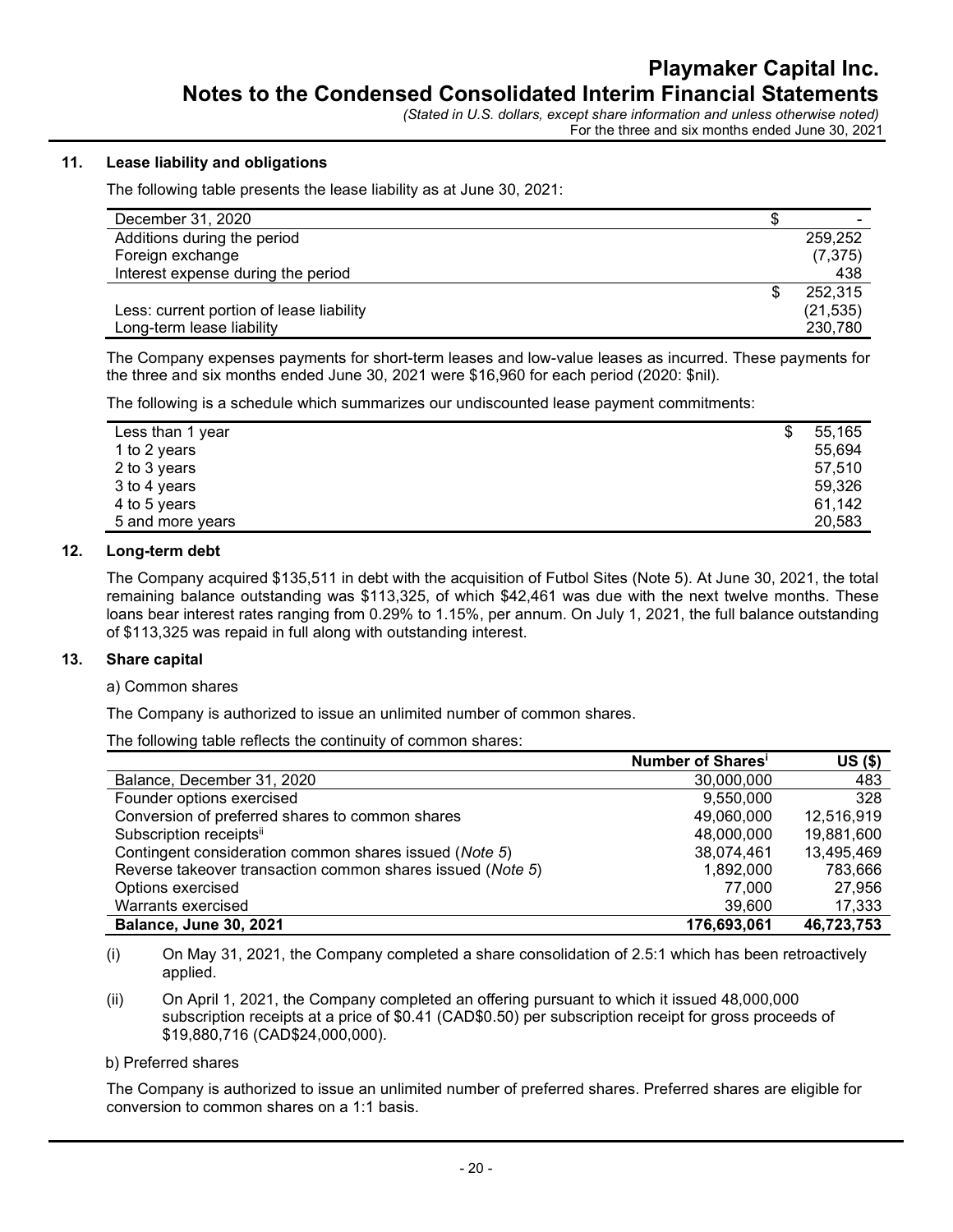### 13. Share capital (continued)

The following table reflects the continuity of preferred shares:

|                                    | Number of Shares <sup>1</sup> | $US($ \$)                |
|------------------------------------|-------------------------------|--------------------------|
| Balance, December 31, 2020         | 27.040.000                    | 7.011.919                |
| Class A Preferred Shares issued is | 22.020.000                    | 5.505.000                |
| Converted to common shares         | (49.060.000)                  | (12, 516, 919)           |
| As at June 30, 2021                | $\blacksquare$                | $\overline{\phantom{a}}$ |

<sup>(</sup>i) On May 31, 2021, the Company approved a share consolidation of 2.5:1 which has been retroactively applied.

#### c) Warrants

Each common share warrant entitles a holder to one common share of the Company.

The following table reflects the continuity of warrants:

|                                      | Number of warrants' | <b>Weighted average</b><br>exercise price <sup>i</sup> (\$) | <b>Weighted average</b><br>remaining life<br>(years) |
|--------------------------------------|---------------------|-------------------------------------------------------------|------------------------------------------------------|
| Outstanding, December 31, 2020       | 206,400             | 0.25                                                        | 1.00                                                 |
| Issued with preferred sharesii       | 524,400             | 0.25                                                        | 1.00                                                 |
| Issued with subscription receiptsiii | 1,575,600           | 0.41                                                        | 1.42                                                 |
| Exercised                            | (39,600)            | 0.25                                                        | N/A                                                  |
| Outstanding, June 30, 2021           | 2,266,800           | 0.36                                                        | 1.29                                                 |

(i) On May 31, 2021, the Company completed a share consolidation of 2.5:1 which impacted the issued and outstanding warrants and has been retroactively applied.

- (ii) In connection with the January 2021 Class A Preferred Share issuances, the Company granted 524,400 warrants to the agent, with each warrant allowing the holder to acquire one common share. These warrants are exercisable at a price of \$0.25 per common share. A fair value of \$nil has been assigned to these warrants, see below for summary of assumptions used in valuing these instruments.
- (iii) On May 31, 2021, in connection with the subscription receipt common share issuance, the Company granted 1,575,600 warrants to the agent, with each warrant allowing the holder to acquire one common share. These warrants are exercisable at a price of \$0.41 (CAD\$0.50) per common share. A fair value of \$286,249 has been assigned to these warrants and included as share issuance costs, see below for summary of assumptions used in valuing these instruments.

<sup>(</sup>ii) In January 2021, 22,020,000 units were issued at a price of \$0.25 per unit. Each unit is comprised of one Class A Preferred Share and one-tenth of a Class A Preferred Share warrant, (each whole special warrant, a "Special Warrant"). Each Special Warrant entitles the holder to acquire, for no additional consideration, one Preferred Share. Each Special Warrant may be exercised immediately following December 31, 2021 unless a Qualified Event has occurred on or before that date. If a Qualified Event occurs on or prior to that date the Special Warrants will expire. A Qualified Event is defined as a public listing of the Company's shares or a liquidation event. On May 31, 2021, the Qualified Event occurred and therefore all Special Warrants expired.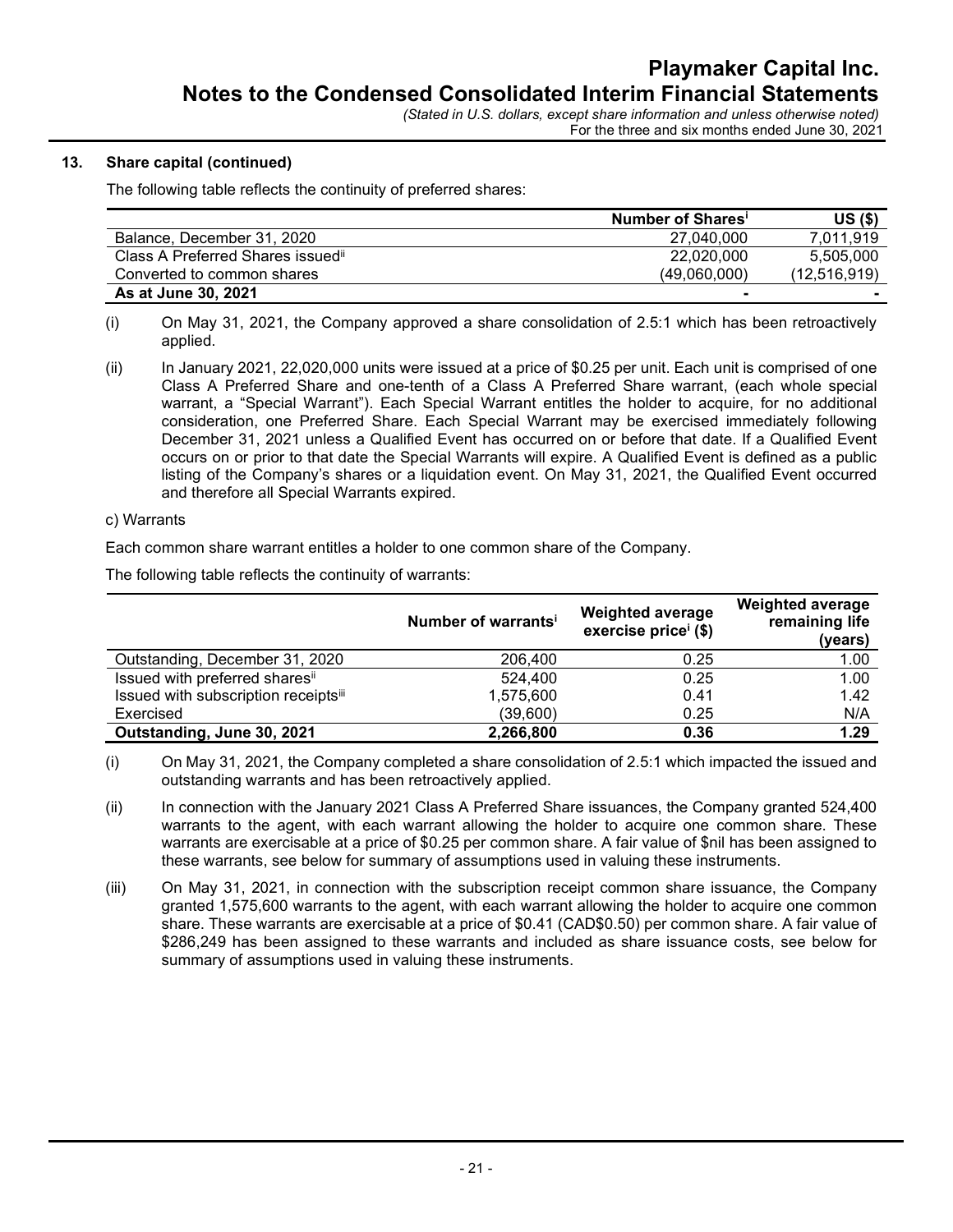## 13. Share capital (continued)

The fair value of the warrants was estimated based on the Black-Scholes option pricing model using the following assumptions:

| Risk free rate               | $0.04\% - 0.11\%$  |
|------------------------------|--------------------|
| <b>Expected life</b>         | 1.42 - 1.50 years  |
| Estimated common stock price | $$0.00001 - $0.50$ |
| <b>Expected volatility</b>   | 95%                |
| Forfeiture rate              | $0\%$              |
| Dividend yield               | 0%                 |
|                              |                    |

During the three and six months ended June 30, 2021, share issue costs relating to warrants totaled \$286,249 and \$286,249, respectively (2020: \$nil for both periods).

#### d) Stock options

The Company has adopted an incentive stock option plan ("Plan") which provides that the Board of Directors of the Company may from time to time, in its discretion, grant to directors, officers, employees and consultants of the Company non-transferable options to purchase common shares. The Company is authorized to grant stock options to purchase common shares up to 10% of the Company's fully diluted share capital. The Board of Directors determines the price per common share and the number of common shares which may be allocated to each director, officer, employee and consultant and all other terms and conditions of the option. Options typically vest over four years for employees, directors and officers and five years for non-employees and become partially exercisable on the first anniversary date the options were granted.

During the three and six months ended June 30, 2021, the Company recognized \$116,918 and \$117,008, respectively (2020: \$nil) in share-based compensation expense to employees and \$nil as professional fees for services rendered to the Company by non-employee Advisory Board members (2020: \$nil and \$5,805, respectively).

Expected volatility was determined by calculating the daily historical volatility of a basket of comparable public companies during the period. The expected life used in the model has been adjusted, based on time to vest and expected time to exercise, from the vest date and is based on management's best estimate.

The fair value of each option granted was estimated using the Black-Scholes option pricing model on the date of grant using the following assumptions:

| Risk free rate             | $0.3\% - 1.67\%$   |
|----------------------------|--------------------|
| Expected life              | 10 years           |
| Estimated stock price      | $$0.00001 - $0.50$ |
| <b>Expected volatility</b> | 78% - 87%          |
| Forfeiture rate            | 0%                 |
| Dividend yield             | በ%                 |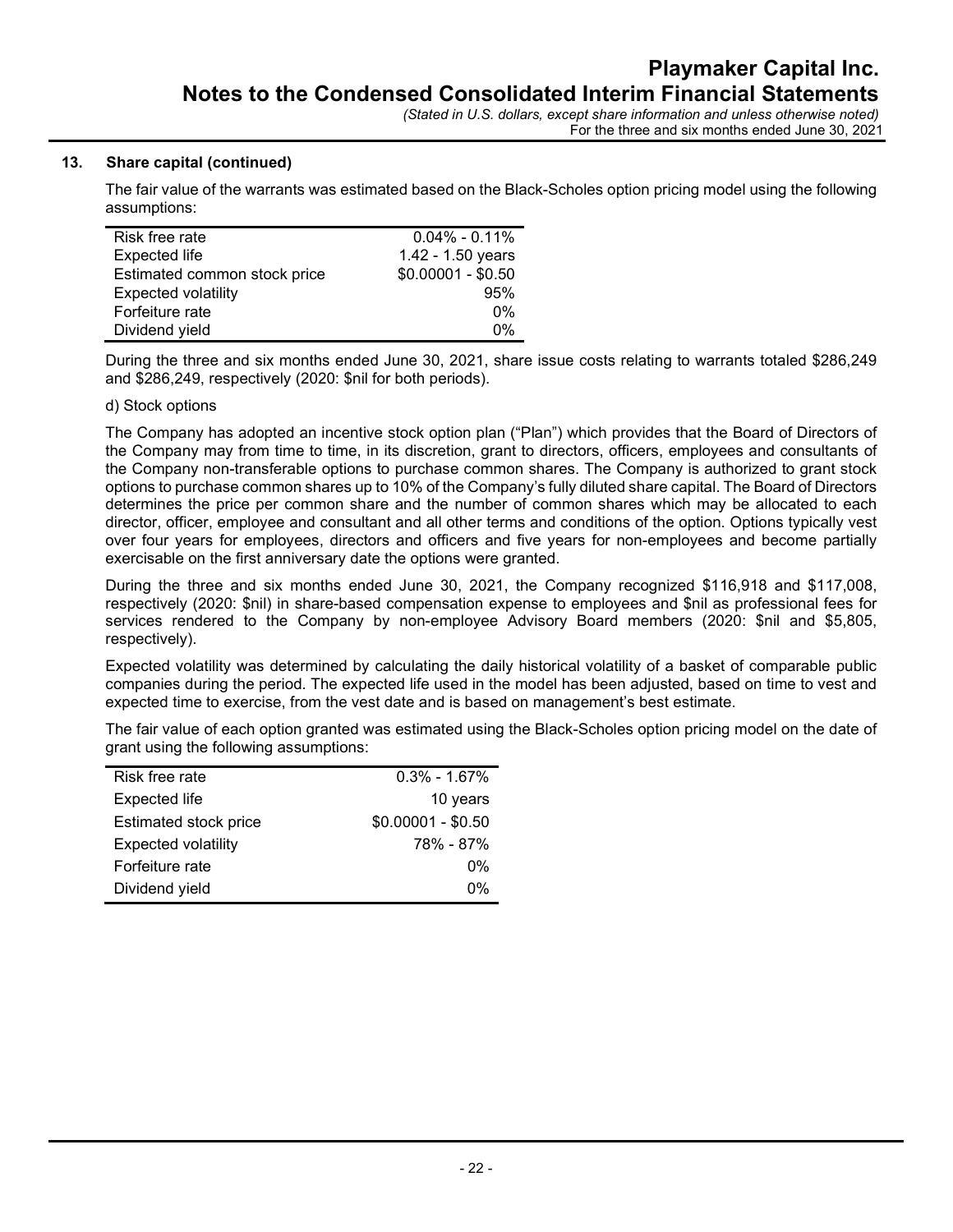## 13. Share capital (continued)

The following table shows a summary of the stock option activity:

|                                | Number of options <sup>i</sup> | <b>Weighted average</b><br>exercise price <sup>i</sup> (\$) | <b>Weighted average</b><br>remaining life<br>(years) |
|--------------------------------|--------------------------------|-------------------------------------------------------------|------------------------------------------------------|
| Outstanding, December 31, 2020 | 450.000                        | 0.0025                                                      | 8.88                                                 |
| Issued                         | 6,864,200                      | 0.3478                                                      | 9.52                                                 |
| Issued Founders' Optionsii     | 9,550,000                      | 0.0000                                                      | N/A                                                  |
| Founders' Options exercisedii  | (9,550,000)                    | 0.0000                                                      | N/A                                                  |
| Exercised                      | (77,000)                       | 0.3478                                                      | N/A                                                  |
| Outstanding, June 30, 2021     | 7,237,200                      | 0.3263                                                      | 9.57                                                 |
| Exercisable, June 30, 2021     | 197,200                        | 0.2132                                                      | 4.19                                                 |

(i) On May 31, 2021, the Company completed a share consolidation of 2.5:1 which impacted the issued and outstanding options and has been retroactively applied.

(ii) On January 28, 2021, the Company issued an additional aggregate of 9,550,000 options (the "Founders' Options") governed by the Plan to the founders of the Company pursuant to an option agreement to acquire an equal number of Common Shares at a price of US\$0.000025 per Common Share. The Founders' Options expire on the earlier of (i) December 31, 2021 and (ii) the day immediately prior to the effective date of a public listing of the Company's Common Shares. On April 23, 2021, the holders of 9,550,000 Founders' Options exercised those options to acquire common shares.

#### 14. Financial instruments

#### Fair value

Fair value represents the price at which a financial instrument could be exchanged in an orderly market, in an arm's length transaction between knowledgeable and willing parties who are under no compulsion to act. The Company classifies the fair value of the financial instruments according to the following hierarchy based on the amount of observable inputs used to value the instrument.

- Level 1: Fair value measurements are those derived from quoted prices (unadjusted) in the active market for identical assets or liabilities.
- Level 2: Fair value measurements are those derived from inputs other than quoted prices that are observable for the asset or liability, either directly (i.e., as prices) or indirectly (derived from prices).
- Level 3: Fair value measurements are those derived from valuation techniques that include inputs for the asset or liability that are not based on observable market data.

The carrying amount of cash and cash equivalents, accounts receivable, income tax receivable, accounts payable, accrued expenses and other current liabilities, due to related parties, and long-term debt approximates their fair value due to the short-term maturities of these items. The fair value of deferred consideration and contingent consideration are determined using Level 3 valuation techniques.

#### Credit Risk

Credit risk is the risk of loss associated with the counterparty's inability to fulfill its payment obligations. Financial instruments which potentially expose the Company to concentration of credit risk are comprised of cash, accounts receivable, and major customers.

i. Cash and cash equivalents

The Company maintains deposit balances at financial institutions that, from time to time, may exceed U.S. federally insured limits. U.S. federally insured amounts are currently insured up to \$250,000 per each qualified financial institution by the Federal Deposit Insurance Company ("FDIC"). The Company maintains its cash with quality financial institutions, which the Company believes limits these risks.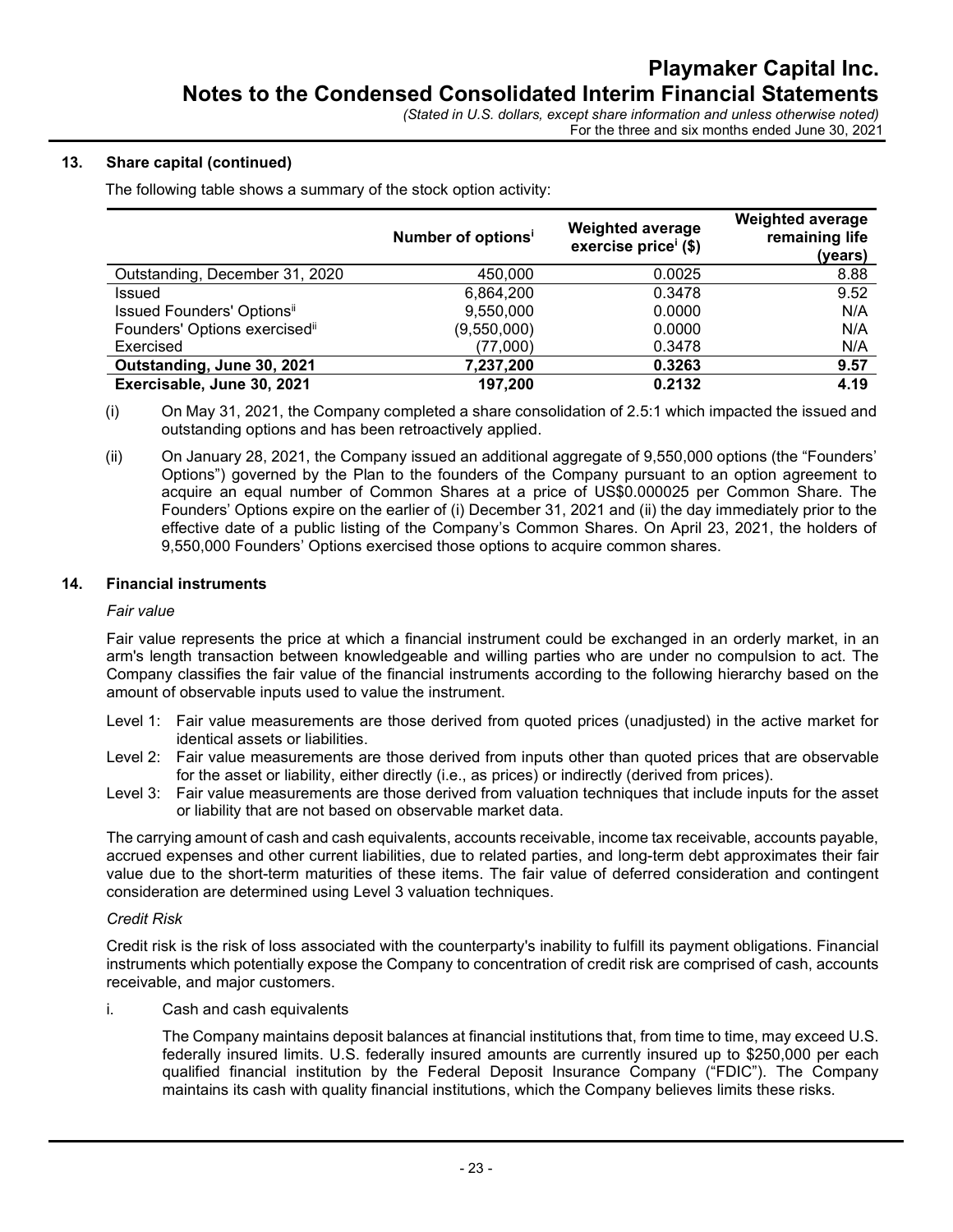# 14. Financial instruments (continued)

### ii. Accounts receivable

The Company does business and extends credit based on an evaluation of the customers' financial condition generally without requiring collateral. Exposure to losses on receivables is expected to vary by customer due to the financial condition of each customer. Exposure to credit losses on receivables is evaluated continuously by management. Currently no expected credit losses exist as at June 30, 2021.

The following table is the accounts receivable aging:

|                       | Jun 30, 2021 | Dec 31, 2020 |
|-----------------------|--------------|--------------|
| Current               | 1,527,772    |              |
| 1-29 days past due    | 280,417      |              |
| 30-59 days past due   | 40,527       |              |
| 60-89 days past due   | 61,699       |              |
| Over 90 days past due | 154,269      |              |
| Total                 | 2,064,684    |              |

## iii. Major customers

The following table summarizes sales to major customers:

|                   | Revenue   | $%$ of<br>Revenue | <b>Accounts</b><br><b>Receivable</b> | $%$ of<br><b>Accounts</b><br><b>Receivable</b> |
|-------------------|-----------|-------------------|--------------------------------------|------------------------------------------------|
| <b>Customer A</b> | 1.035.119 | 34.06%            | 386.289                              | 18.71%                                         |
| Customer B        | 237.717   | 7.82%             | 237,063                              | 11.48%                                         |
| Total             | 1.272.836 | 41.88%            | 623.352                              | 30.19%                                         |

# Liquidity Risk

The Company's approach to managing liquidity risk is to ensure that it will have sufficient liquidity to meet liabilities when due. As at June 30, 2021, the Company had a cash balance of \$23,513,140 (December 31, 2020: \$6,631,358) to pay current liabilities of \$1,754,000 (December 31, 2020: \$87,767).

The following table shows the accounts payable aging:

|                      | Jun 30, 2021 | Dec 31, 2020 |
|----------------------|--------------|--------------|
| Current              | 156.791      |              |
| 1-29 days overdue    | 915,097      |              |
| 30-59 days overdue   | 4.287        |              |
| 60-89 days overdue   | 5,617        |              |
| Over 90 days overdue | 40,789       | -            |
| Total                | 1,122,581    |              |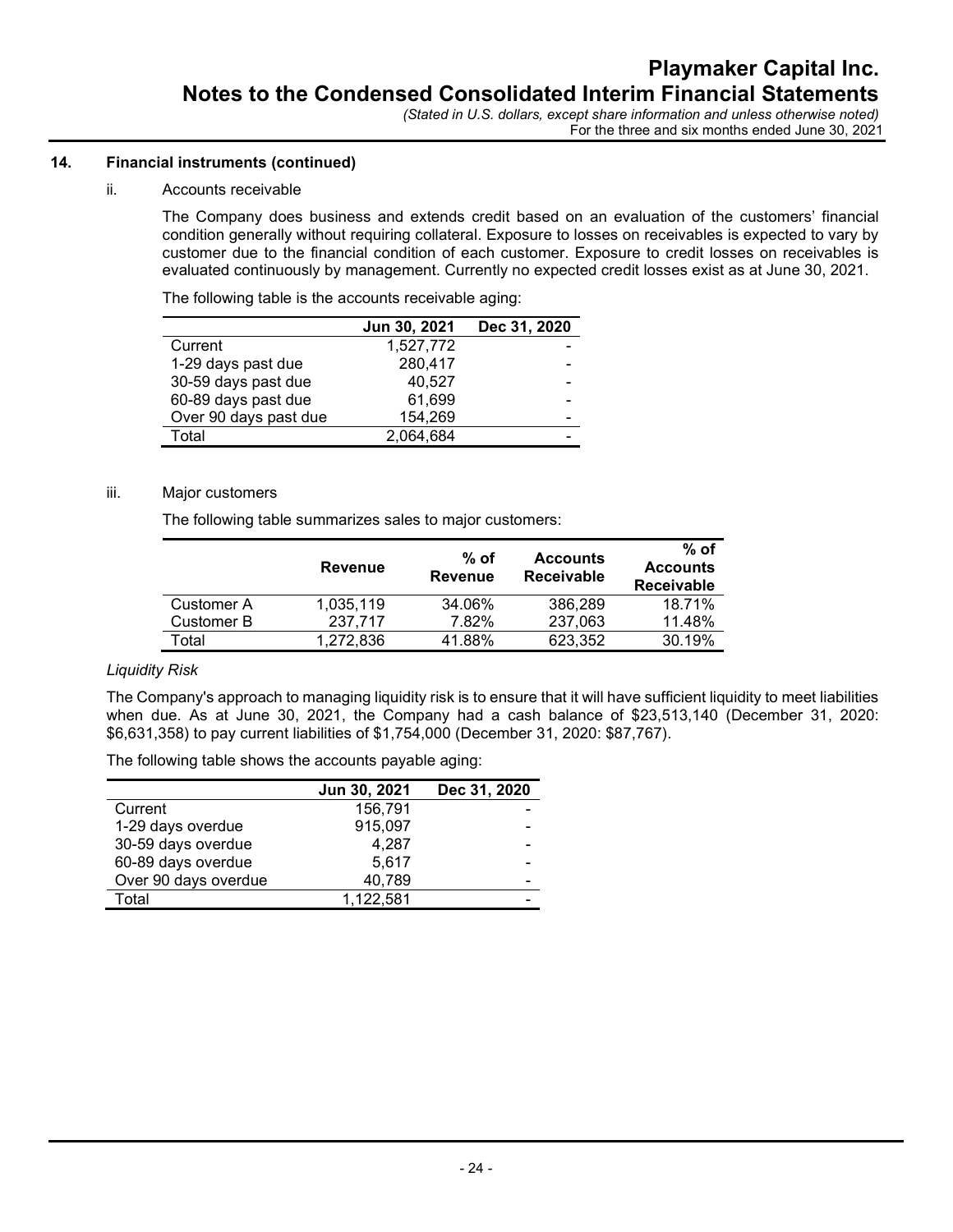For the three and six months ended June 30, 2021

# 14. Financial instruments (continued)

### Market Risk

Market risk is the risk of loss that may arise from changes in market factors such as interest rates, foreign exchange rates, and commodity and equity prices. The objective of market risk management is to mitigate and control exposures within acceptable parameters while optimizing the return on risk.

i. Interest rate risk

Interest rate risk is the risk that the fair value or future cash flows of a financial instrument (ex. loans and borrowings) will fluctuate because of changes in market interest rates. The Company's exposure to the risk of changes in market interest rates relates primarily to the Company's long-term debt obligations which are in the local currencies. The Company manages its interest rate risk by having a portfolio of generally all fixed rate loans and borrowings. Management believes the Company's sensitivity on interest payments is economically limited.

ii. Foreign exchange and currency risk

Foreign exchange risk is the potential loss from exposure to foreign exchange rate fluctuation. Currency risk is the risk that the value of a financial instrument will fluctuate due to changes in foreign exchange rates.

The Company's exposure to the risk of changes in foreign exchange rates relates primarily to the Company's operating activities (when revenue or expense is denominated in a foreign currency) and the Company's net investments in foreign subsidiaries. Exposure to foreign currency risk is evaluated continuously by management. Management believes the Company's sensitivity to variations in foreign exchange rates is economically limited.

The Company does not utilize any financial instruments to hedge this risk.

iii. Commodity risk

The Company is not exposed to commodity price risk.

#### 15. Capital management

The Company's capital consists of share capital. The Company's objectives for managing capital are to maximize shareholder value and maintain sufficient capital to identify, evaluate and complete an acquisition or other transaction as disclosed in Note 1.

The Company sets the amount of capital in relation to risk and manages the capital structure and makes adjustments to it in light of changes to economic conditions and the risk characteristics of the underlying assets.

The Company's objectives when managing capital are:

- i. to maintain a flexible capital structure, which optimizes the cost of capital at acceptable risk; and,
- ii. to maintain investor, creditor and market confidence in order to sustain the future development of the business.

The Company is not subject to any externally or internally imposed capital requirements at period-end.